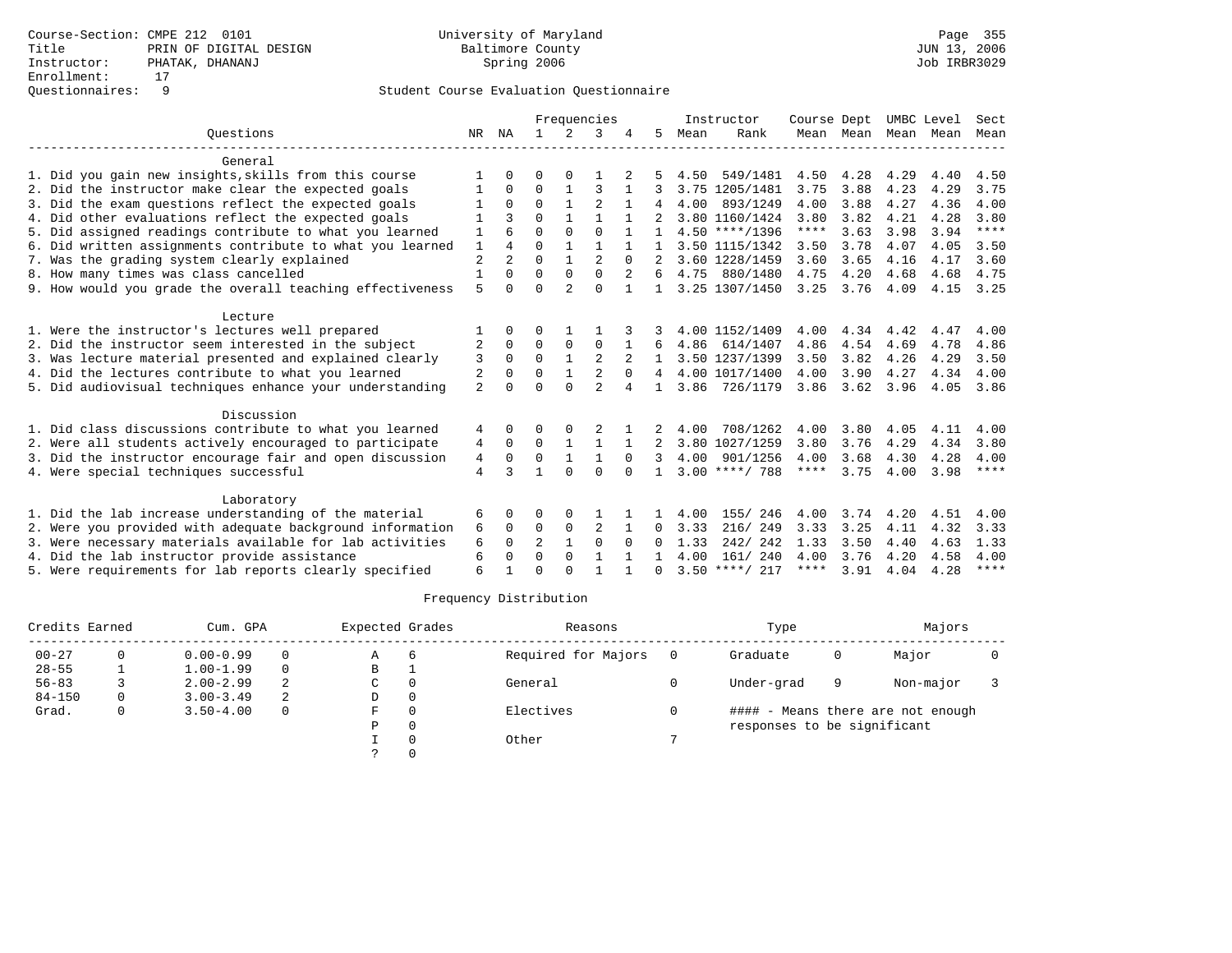|                                                                                                              |              |             |                |                | Frequencies    |                |                |      | Instructor         | Course Dept UMBC Level |                     |      |      | Sect    |
|--------------------------------------------------------------------------------------------------------------|--------------|-------------|----------------|----------------|----------------|----------------|----------------|------|--------------------|------------------------|---------------------|------|------|---------|
| Ouestions                                                                                                    |              | NR NA       | $\mathbf{1}$   | 2              | 3              | 4              | 5              | Mean | Rank               |                        | Mean Mean Mean Mean |      |      | Mean    |
|                                                                                                              |              |             |                |                |                |                |                |      |                    |                        |                     |      |      |         |
| General                                                                                                      | 0            | 0           | 0              | 3              |                |                |                |      | 3.86 1193/1481     | 4.01                   | 4.28                | 4.29 | 4.29 | 3.86    |
| 1. Did you gain new insights, skills from this course<br>2. Did the instructor make clear the expected goals | $\mathbf 0$  | 0           | 2              | 3              | 3<br>4         | 3              | 2              |      | 3.00 1420/1481     | 3.04                   | 3.88                | 4.23 | 4.23 | 3.00    |
| 3. Did the exam questions reflect the expected goals                                                         | $\mathbf 0$  | $\mathbf 0$ | 2              | $\mathbf{1}$   | 4              | 5              | 2              |      | 3.29 1157/1249     | 3.08                   | 3.88                | 4.27 | 4.28 | 3.29    |
| 4. Did other evaluations reflect the expected goals                                                          | $\mathbf 0$  | $\Omega$    | $\overline{a}$ | $\overline{2}$ | $\overline{2}$ | 6              |                |      | 3.29 1327/1424     | 3.56                   | 3.82                | 4.21 | 4.27 | 3.29    |
| 5. Did assigned readings contribute to what you learned                                                      | $\mathbf 0$  | 3           | $\overline{2}$ | $\mathbf 0$    | $\overline{2}$ | 4              | 3              |      | 3.55 1059/1396     | 3.49                   | 3.63                | 3.98 | 4.00 | 3.55    |
| 6. Did written assignments contribute to what you learned                                                    | 0            | 3           | $\overline{a}$ | $\mathbf{1}$   | 1              | 4              | 3              |      | 3.45 1140/1342     | 3.29                   | 3.78                | 4.07 | 4.12 | 3.45    |
| 7. Was the grading system clearly explained                                                                  | $\mathbf{0}$ | $\Omega$    | 3              | $\overline{2}$ | 5              | $\mathbf{1}$   | 3              |      | 2.93 1400/1459     | 2.86                   | 3.65                | 4.16 | 4.17 | 2.93    |
| 8. How many times was class cancelled                                                                        | $\mathbf{0}$ | $\Omega$    | $\Omega$       | 2              | 5              | 5              | 2              |      | 3.50 1454/1480     | 3.22                   | 4.20                | 4.68 | 4.65 | 3.50    |
| 9. How would you grade the overall teaching effectiveness                                                    | 5            | 0           | $\mathbf{1}$   | 3              | $\overline{4}$ | $\mathbf{1}$   | $\Omega$       |      | 2.56 1425/1450     | 2.82                   | 3.76                | 4.09 | 4.10 | 2.56    |
|                                                                                                              |              |             |                |                |                |                |                |      |                    |                        |                     |      |      |         |
| Lecture                                                                                                      |              |             |                |                |                |                |                |      |                    |                        |                     |      |      |         |
| 1. Were the instructor's lectures well prepared                                                              | 0            | 0           | 2              | 1              | 2              | 6              | 3              |      | 3.50 1293/1409     | 3.79                   | 4.34                | 4.42 | 4.43 | 3.50    |
| 2. Did the instructor seem interested in the subject                                                         | $\mathbf 0$  | $\mathbf 0$ | $\overline{2}$ | 0              | 4              | 5              | 3              |      | 3.50 1372/1407     | 3.76                   | 4.54                | 4.69 | 4.67 | 3.50    |
| 3. Was lecture material presented and explained clearly                                                      | $\mathbf{0}$ | $\Omega$    | $\overline{2}$ | $\overline{2}$ | 6              | 2              | 2              |      | 3.00 1325/1399     | 2.98                   | 3.82                | 4.26 | 4.27 | 3.00    |
| 4. Did the lectures contribute to what you learned                                                           | $\mathbf{0}$ | $\Omega$    | 3              | $\overline{2}$ | 5              | $\mathbf{1}$   | $\overline{3}$ |      | 2.93 1330/1400     | 3.24                   | 3.90                | 4.27 | 4.28 | 2.93    |
| 5. Did audiovisual techniques enhance your understanding                                                     | 1            | 3           | $\overline{4}$ | $\mathbf{1}$   | $\mathbf{1}$   | $\Omega$       |                |      | 4 2.90 1087/1179   | 3.10                   | 3.62                | 3.96 | 4.02 | 2.90    |
| Discussion                                                                                                   |              |             |                |                |                |                |                |      |                    |                        |                     |      |      |         |
| 1. Did class discussions contribute to what you learned                                                      | 0            | 0           | 2              | 3              | 2              | 4              | 3.             |      | 3.21 1089/1262     | 3.39                   | 3.80                | 4.05 | 4.14 | 3.21    |
| 2. Were all students actively encouraged to participate                                                      | $\mathbf{0}$ | $\mathbf 0$ | $\overline{a}$ | $\overline{4}$ | 5              | 2              | $\mathbf{1}$   |      | 2.71 1217/1259     | 3.17                   | 3.76                | 4.29 | 4.34 | 2.71    |
| 3. Did the instructor encourage fair and open discussion                                                     | $\mathsf 0$  | $\Omega$    | 5              | 3              | $\overline{4}$ | $\mathbf{1}$   |                |      | 1 2.29 1237/1256   | 3.17                   | 3.68                | 4.30 | 4.34 | 2.29    |
| 4. Were special techniques successful                                                                        | $\Omega$     | 11          | $\mathbf{1}$   | $\Omega$       | $\overline{a}$ | $\Omega$       | $\Omega$       |      | $2.33$ ****/ 788   | 3.50                   | 3.75                | 4.00 | 4.07 | ****    |
|                                                                                                              |              |             |                |                |                |                |                |      |                    |                        |                     |      |      |         |
| Laboratory                                                                                                   |              |             |                |                |                |                |                |      |                    |                        |                     |      |      |         |
| 1. Did the lab increase understanding of the material                                                        | 7            | 0           | 2              | 0              | 2              | $\Omega$       | 3              | 3.29 | 232/ 246           | 3.50                   | 3.74                | 4.20 | 4.20 | 3.29    |
| 2. Were you provided with adequate background information                                                    | 7            | $\mathbf 0$ | $\mathbf{1}$   | $\mathbf{1}$   | $\overline{4}$ | 1              | $\Omega$       | 2.71 | 243/249            | 2.94                   | 3.25                | 4.11 | 4.23 | 2.71    |
| 3. Were necessary materials available for lab activities                                                     | 7            | 1           | $\mathbf 0$    | $\mathbf 0$    | $\overline{4}$ | $\mathbf 0$    | $\overline{a}$ | 3.67 | 225/242            | 3.62                   | 3.50                | 4.40 | 4.36 | 3.67    |
| 4. Did the lab instructor provide assistance                                                                 | 7            | 1           | $\mathbf 0$    | $\mathbf{0}$   | 2              | $\overline{2}$ | 2              | 4.00 | 161/ 240           | 3.63                   | 3.76                | 4.20 | 3.96 | 4.00    |
| 5. Were requirements for lab reports clearly specified                                                       | 7            | $\Omega$    | $\mathbf{1}$   | $\Omega$       | $\overline{2}$ | $\overline{2}$ | $\overline{a}$ | 3.57 | 163/ 217           | 4.00                   | 3.91                | 4.04 | 4.11 | 3.57    |
| Seminar                                                                                                      |              |             |                |                |                |                |                |      |                    |                        |                     |      |      |         |
| 1. Were assigned topics relevant to the announced theme                                                      | 13           | O           | $\Omega$       | $\mathbf{1}$   | $\Omega$       | $\Omega$       |                |      | $2.00$ ****/<br>68 | ****                   | 4.00                | 4.49 | 4.70 | $***$   |
| 2. Was the instructor available for individual attention                                                     | 13           | $\mathbf 0$ | $\mathbf{1}$   | 0              | $\mathbf 0$    | 0              |                |      | $1.00$ ****/<br>69 | ****                   | 4.00                | 4.53 | 4.66 | ****    |
| 3. Did research projects contribute to what you learned                                                      | 13           | $\mathbf 0$ | $\mathbf 0$    | $\mathbf{1}$   | $\mathbf 0$    | $\mathbf 0$    | $\Omega$       |      | $2.00$ ****/<br>63 | $***$ * *              | 4.00                | 4.44 | 4.56 | ****    |
| 4. Did presentations contribute to what you learned                                                          | 13           | $\Omega$    | $\mathbf{1}$   | $\mathbf 0$    | $\mathbf 0$    | $\Omega$       | $\Omega$       |      | $1.00$ ****/<br>69 | $***$ * *              | 4.00                | 4.35 | 4.48 | $***$   |
|                                                                                                              | 13           | $\Omega$    | $\Omega$       | $\Omega$       | $\mathbf{1}$   | $\Omega$       | $\Omega$       |      | $3.00$ ****/<br>68 | $***$ * * *            |                     |      |      | ****    |
| 5. Were criteria for grading made clear                                                                      |              |             |                |                |                |                |                |      |                    |                        | 4.00                | 3.92 | 4.43 |         |
| Field Work                                                                                                   |              |             |                |                |                |                |                |      |                    |                        |                     |      |      |         |
| 1. Did field experience contribute to what you learned                                                       | 13           | 0           | 0              | 1              | 0              | 0              |                |      | $2.00$ ****/<br>59 | ****                   | 4.00                | 4.30 | 4.48 |         |
| 2. Did you clearly understand your evaluation criteria                                                       | 13           | $\mathbf 0$ | 0              | 1              | 0              | 0              | $\Omega$       | 2.00 | 51<br>$***/$       | ****                   | 4.00                | 4.00 | 4.13 | ****    |
| 3. Was the instructor available for consultation                                                             | 13           | $\Omega$    | $\mathbf 0$    | $\mathbf 0$    | $\mathbf{1}$   | $\Omega$       | $\Omega$       |      | 36<br>$3.00$ ****/ | $***$ * *              | 4.00                | 4.60 | 4.33 | ****    |
| 4. To what degree could you discuss your evaluations                                                         | 13           | $\Omega$    | $\Omega$       | $\mathbf 1$    | $\Omega$       | $\Omega$       | $\Omega$       |      | $2.00$ ****/<br>41 | $***$ * *              | 4.00                | 4.26 | 3.90 | ****    |
| 5. Did conferences help you carry out field activities                                                       | 13           | $\Omega$    | $\mathbf{1}$   | $\Omega$       | $\cap$         |                |                |      | 31<br>$1.00$ ****/ | $***$ * * *            | 4.00                | 4.42 | 4.00 | $***$ * |

| Credits Earned | Cum. GPA      |                | Expected Grades |             | Reasons             | Type       |    | Majors                       |  |
|----------------|---------------|----------------|-----------------|-------------|---------------------|------------|----|------------------------------|--|
| $00 - 27$      | $0.00 - 0.99$ |                | A               | $4^{\circ}$ | Required for Majors | Graduate   |    | Major                        |  |
| $28 - 55$      | $1.00 - 1.99$ |                | В               |             |                     |            |    |                              |  |
| $56 - 83$      | $2.00 - 2.99$ |                |                 |             | General             | Under-grad | 14 | Non-major                    |  |
| $84 - 150$     | $3.00 - 3.49$ | $\overline{a}$ |                 | $\Omega$    |                     |            |    |                              |  |
| Grad.          | $3.50 - 4.00$ |                |                 | $\Omega$    | Electives           | ####       |    | - Means there are not enough |  |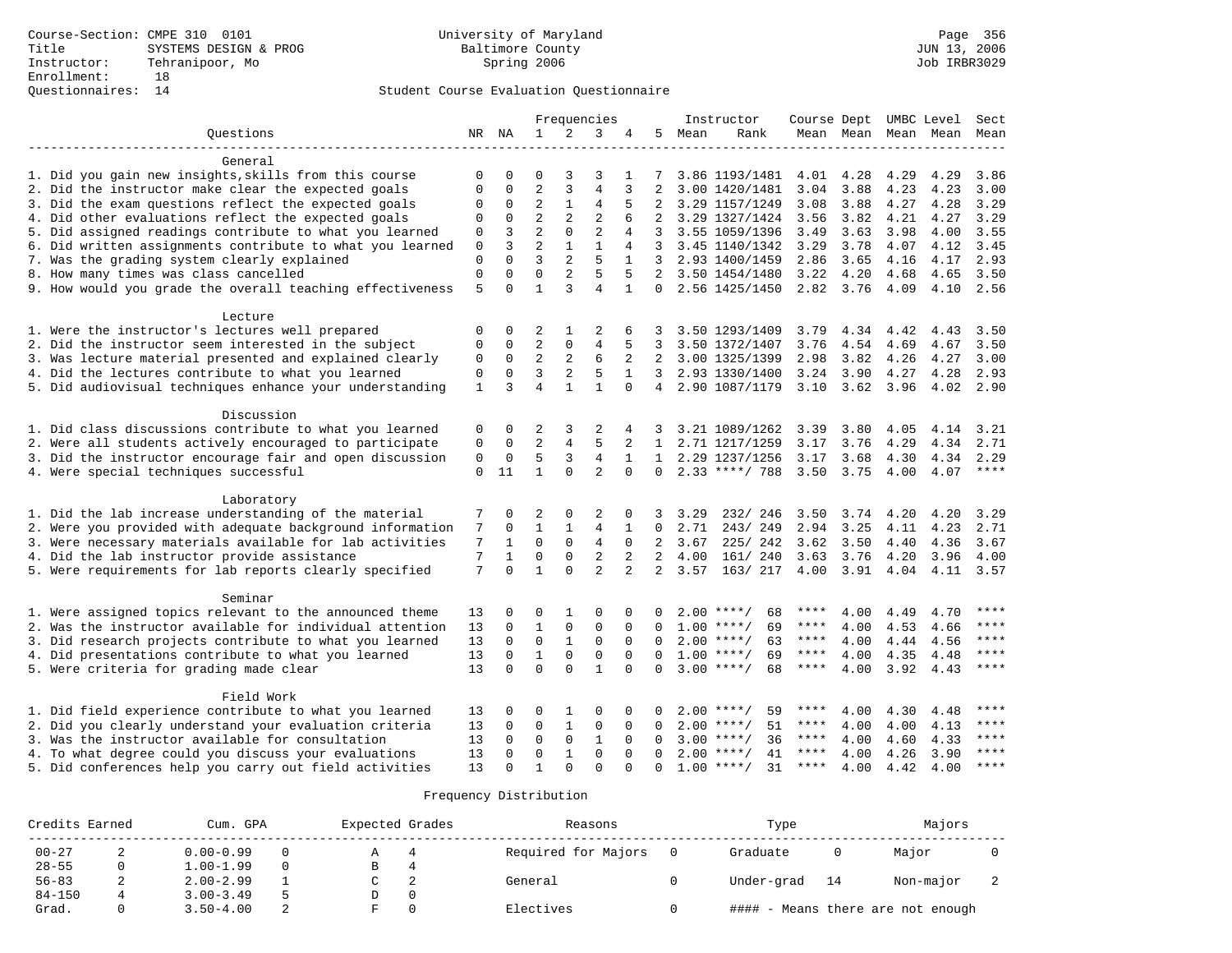I 0 Other 13 ? 4

 $13$ 

P 0 responses to be significant<br>
P 0 0 0 0 0 0 0 0 0 0 0 0 0 0 13<br>
P 13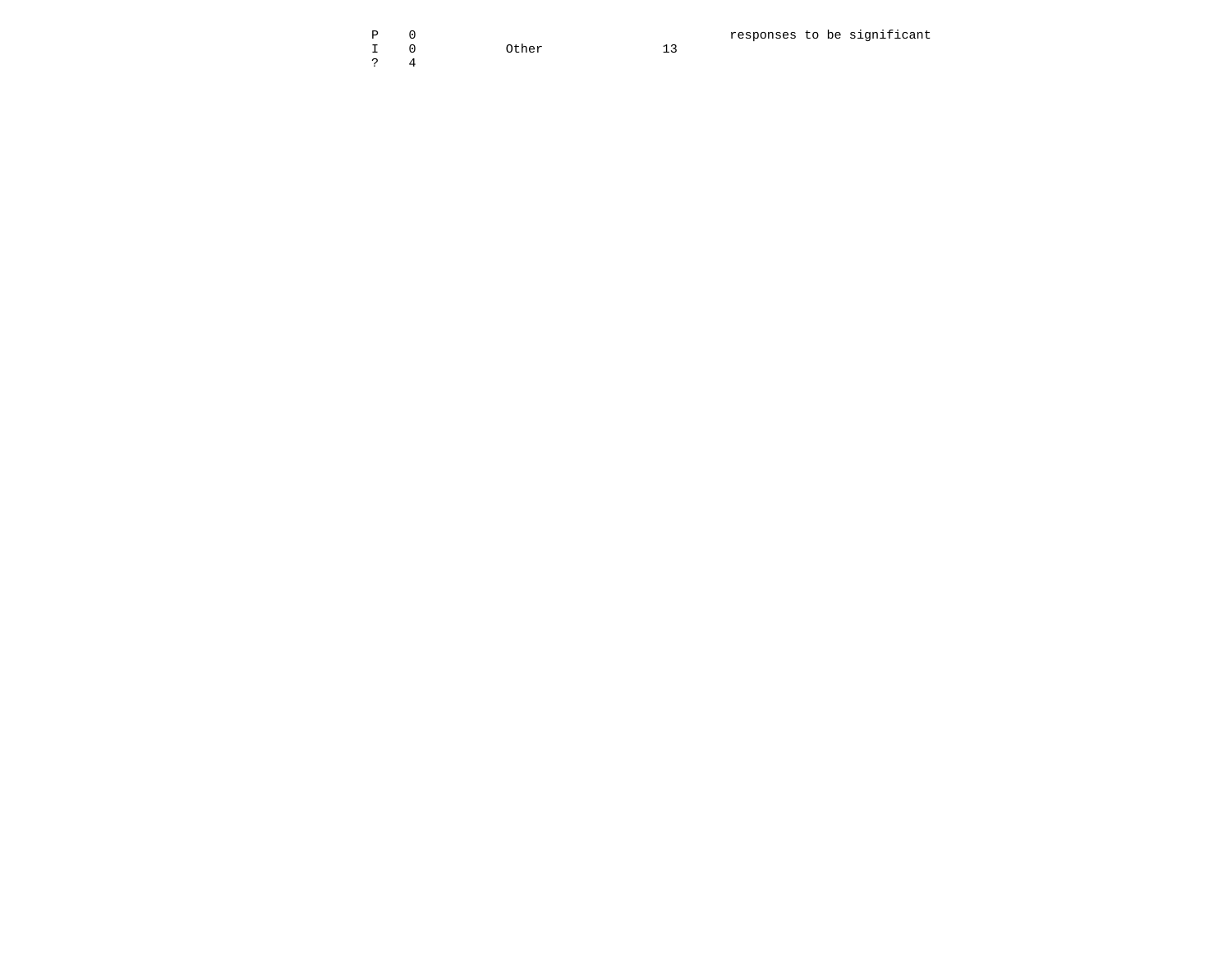|                                                           |                |                |              |                | Frequencies    |                |                |      | Instructor         | Course Dept UMBC Level |                |             |                          | Sect      |
|-----------------------------------------------------------|----------------|----------------|--------------|----------------|----------------|----------------|----------------|------|--------------------|------------------------|----------------|-------------|--------------------------|-----------|
| Ouestions                                                 |                | NR NA          | $\mathbf{1}$ | 2              | 3              | 4              | 5              | Mean | Rank               |                        |                |             | Mean Mean Mean Mean Mean |           |
|                                                           |                |                |              |                |                |                |                |      |                    |                        |                |             |                          |           |
| General                                                   |                |                |              |                |                |                |                |      |                    |                        |                |             |                          |           |
| 1. Did you gain new insights, skills from this course     | $\Omega$       |                | ∩            |                |                |                |                |      | 4.18 928/1481      | 4.01                   | 4.28           | 4.29        | 4.29                     | 4.18      |
| 2. Did the instructor make clear the expected goals       | $\Omega$       | 0              | $\mathbf 0$  | 3              | $\overline{4}$ | 2              | 2              |      | 3.27 1380/1481     | 3.04                   | 3.88           | 4.23        | 4.23                     | 3.27      |
| 3. Did the exam questions reflect the expected goals      | 0              | $\mathbf 0$    | $\mathbf{1}$ | $\overline{4}$ | $\overline{4}$ |                |                |      | 2.73 1221/1249     | 3.08                   | 3.88           | 4.27        | 4.28                     | 2.73      |
| 4. Did other evaluations reflect the expected goals       | $\Omega$       | $\Omega$       | $\Omega$     |                | $\overline{2}$ | 4              |                |      | 4.00 959/1424      | 3.56                   | 3.82           | 4.21        | 4.27                     | 4.00      |
| 5. Did assigned readings contribute to what you learned   | 0              | 5              | $\Omega$     | $\mathbf{1}$   | $\overline{2}$ | 3              | $\Omega$       |      | 3.33 1167/1396     | 3.49                   | 3.63           | 3.98        | 4.00                     | 3.33      |
| 6. Did written assignments contribute to what you learned | $\mathbf{1}$   | 2              | $\Omega$     | $\Omega$       | 7              |                | $\Omega$       |      | 3.13 1248/1342     | 3.29                   | 3.78           | 4.07        | 4.12                     | 3.13      |
| 7. Was the grading system clearly explained               | $\mathsf 0$    | $\Omega$       |              | 3              | 3              |                | $\mathbf{1}$   |      | 3.00 1380/1459     | 2.86                   | 3.65           | 4.16        | 4.17                     | 3.00      |
| 8. How many times was class cancelled                     | $\Omega$       | $\Omega$       | $\mathbf{1}$ | 2              | $\overline{4}$ | 3              | 1              |      | 3.09 1466/1480     | 3.22                   | 4.20           | 4.68        | 4.65                     | 3.09      |
| 9. How would you grade the overall teaching effectiveness | $\Omega$       | $\cap$         | $\mathbf{1}$ | $\cap$         | 7              | 3              | $\Omega$       |      | 3.09 1344/1450     |                        | 2.82 3.76      | 4.09        | 4.10                     | 3.09      |
| Lecture                                                   |                |                |              |                |                |                |                |      |                    |                        |                |             |                          |           |
| 1. Were the instructor's lectures well prepared           | 0              | 0              | 0            |                | 2              |                |                |      | 4.00 1152/1409     | 3.79                   | 4.34           | 4.42        | 4.43                     | 4.00      |
| 2. Did the instructor seem interested in the subject      | 0              | $\mathbf 0$    | $\Omega$     | $\mathbf 0$    | 3              | 6              | 2              |      | 3.91 1324/1407     | 3.76                   | 4.54           | 4.69        | 4.67                     | 3.91      |
| 3. Was lecture material presented and explained clearly   | $\mathbf 0$    | $\Omega$       | $\Omega$     | 5              | 3              | $\mathbf{1}$   | 2              |      | 3.00 1325/1399     | 2.98                   | 3.82           | 4.26        | 4.27                     | 3.00      |
| 4. Did the lectures contribute to what you learned        | $\mathbf 0$    | $\Omega$       | $\Omega$     | 3              | $\mathbf{1}$   | $\overline{4}$ | $\mathbf{3}$   |      | 3.64 1193/1400     | 3.24                   | 3.90           | 4.27        | 4.28                     | 3.64      |
| 5. Did audiovisual techniques enhance your understanding  | $\mathbf 0$    | $\overline{a}$ |              | $\mathbf{3}$   | $\Omega$       | 4              | $\mathbf{1}$   |      | 3.11 1035/1179     |                        | 3.10 3.62 3.96 |             | 4.02                     | 3.11      |
|                                                           |                |                |              |                |                |                |                |      |                    |                        |                |             |                          |           |
| Discussion                                                |                |                |              |                |                |                |                |      |                    |                        |                |             |                          |           |
| 1. Did class discussions contribute to what you learned   |                | $\Omega$       | $\Omega$     | $\Omega$       | 4              | 4              | 2              | 3.80 | 862/1262           | 3.39                   | 3.80           | 4.05        | 4.14                     | 3.80      |
| 2. Were all students actively encouraged to participate   | 1              | $\Omega$       | $\Omega$     |                | 5              |                |                |      | 3.50 1094/1259     | 3.17                   | 3.76           | 4.29        | 4.34                     | 3.50      |
| 3. Did the instructor encourage fair and open discussion  | 1              | $\Omega$       | $\mathbf 0$  | $\mathbf{1}$   | 3              | 4              | $2^{\circ}$    |      | 3.70 1059/1256     | 3.17                   | 3.68           | 4.30        | 4.34                     | 3.70      |
| 4. Were special techniques successful                     | $\mathbf{1}$   | 8              | $\Omega$     | $\Omega$       | $\overline{a}$ | $\Omega$       | $\Omega$       |      | $3.00$ ****/ 788   | 3.50                   | 3.75           | 4.00        | 4.07                     | $***$     |
| Laboratory                                                |                |                |              |                |                |                |                |      |                    |                        |                |             |                          |           |
| 1. Did the lab increase understanding of the material     | 4              | 0              | $\Omega$     |                |                |                |                | 4.14 | 144/246            | 3.50                   |                | $3.74$ 4.20 | 4.20                     | 4.14      |
| 2. Were you provided with adequate background information | 4              | $\Omega$       | $\mathbf 0$  |                | 3              |                | $\mathbf{1}$   | 3.43 | 204/249            | 2.94                   | 3.25           | 4.11        | 4.23                     | 3.43      |
| 3. Were necessary materials available for lab activities  | $\overline{4}$ | 1              | $\Omega$     | $\mathbf{1}$   | $\overline{2}$ | $\Omega$       | 3              | 3.83 | 213/242            | 3.62                   | 3.50           | 4.40        | 4.36                     | 3.83      |
| 4. Did the lab instructor provide assistance              | 4              | $\Omega$       | $\mathbf 0$  | $\mathbf{1}$   | $\overline{2}$ | 2              | 2              | 3.71 | 193/240            | 3.63                   | 3.76           | 4.20        | 3.96                     | 3.71      |
| 5. Were requirements for lab reports clearly specified    | $\overline{4}$ |                | $\Omega$     | $\Omega$       | $\mathbf{1}$   |                | $\overline{4}$ | 4.50 | 66/ 217            | 4.00                   | 3.91           | 4.04        | 4.11 4.50                |           |
|                                                           |                |                |              |                |                |                |                |      |                    |                        |                |             |                          |           |
| Seminar                                                   |                |                |              |                |                |                |                |      |                    |                        |                |             |                          |           |
| 1. Were assigned topics relevant to the announced theme   | 10             | $\Omega$       | 0            | 0              | 0              |                |                |      | $4.00$ ****/<br>68 | ****                   | 4.00           | 4.49        | 4.70                     | ****      |
| 2. Was the instructor available for individual attention  | 10             | $\Omega$       | $\mathbf 0$  | $\mathbf 0$    | $\mathbf{1}$   | $\Omega$       | $\Omega$       |      | $3.00$ ****/<br>69 | ****                   | 4.00           | 4.53        | 4.66                     | ****      |
| 3. Did research projects contribute to what you learned   | 10             | $\Omega$       | $\Omega$     | $\Omega$       | $\Omega$       |                | $\Omega$       |      | $4.00$ ****/<br>63 | ****                   | 4.00           | 4.44        | 4.56                     | ****      |
| 4. Did presentations contribute to what you learned       | 10             | $\Omega$       | $\Omega$     | $\Omega$       | $\mathbf{1}$   | $\Omega$       | $\Omega$       |      | $3.00$ ****/<br>69 | ****                   | 4.00           | 4.35        | 4.48                     | $* * * *$ |
| 5. Were criteria for grading made clear                   | 10             | $\cap$         | $\Omega$     | $\Omega$       | $\Omega$       |                | $\Omega$       |      | $4.00$ ****/<br>68 | ****                   | 4.00           | 3.92        | 4.43                     | $***$ *   |

| Credits Earned |   | Cum. GPA      |          | Expected Grades |   | Reasons             |    | Type                        |    | Majors                            |  |
|----------------|---|---------------|----------|-----------------|---|---------------------|----|-----------------------------|----|-----------------------------------|--|
| $00 - 27$      |   | $0.00 - 0.99$ |          | Α               |   | Required for Majors |    | Graduate                    | 0  | Major                             |  |
| $28 - 55$      |   | $1.00 - 1.99$ | $\Omega$ | B               | 4 |                     |    |                             |    |                                   |  |
| $56 - 83$      |   | $2.00 - 2.99$ | $\Omega$ | C               |   | General             |    | Under-grad                  | 11 | Non-major                         |  |
| $84 - 150$     | 6 | $3.00 - 3.49$ |          | D               | 0 |                     |    |                             |    |                                   |  |
| Grad.          |   | $3.50 - 4.00$ | 2        | F               | 0 | Electives           |    |                             |    | #### - Means there are not enough |  |
|                |   |               |          | Р               | 0 |                     |    | responses to be significant |    |                                   |  |
|                |   |               |          |                 | 0 | Other               | 10 |                             |    |                                   |  |
|                |   |               |          |                 | 2 |                     |    |                             |    |                                   |  |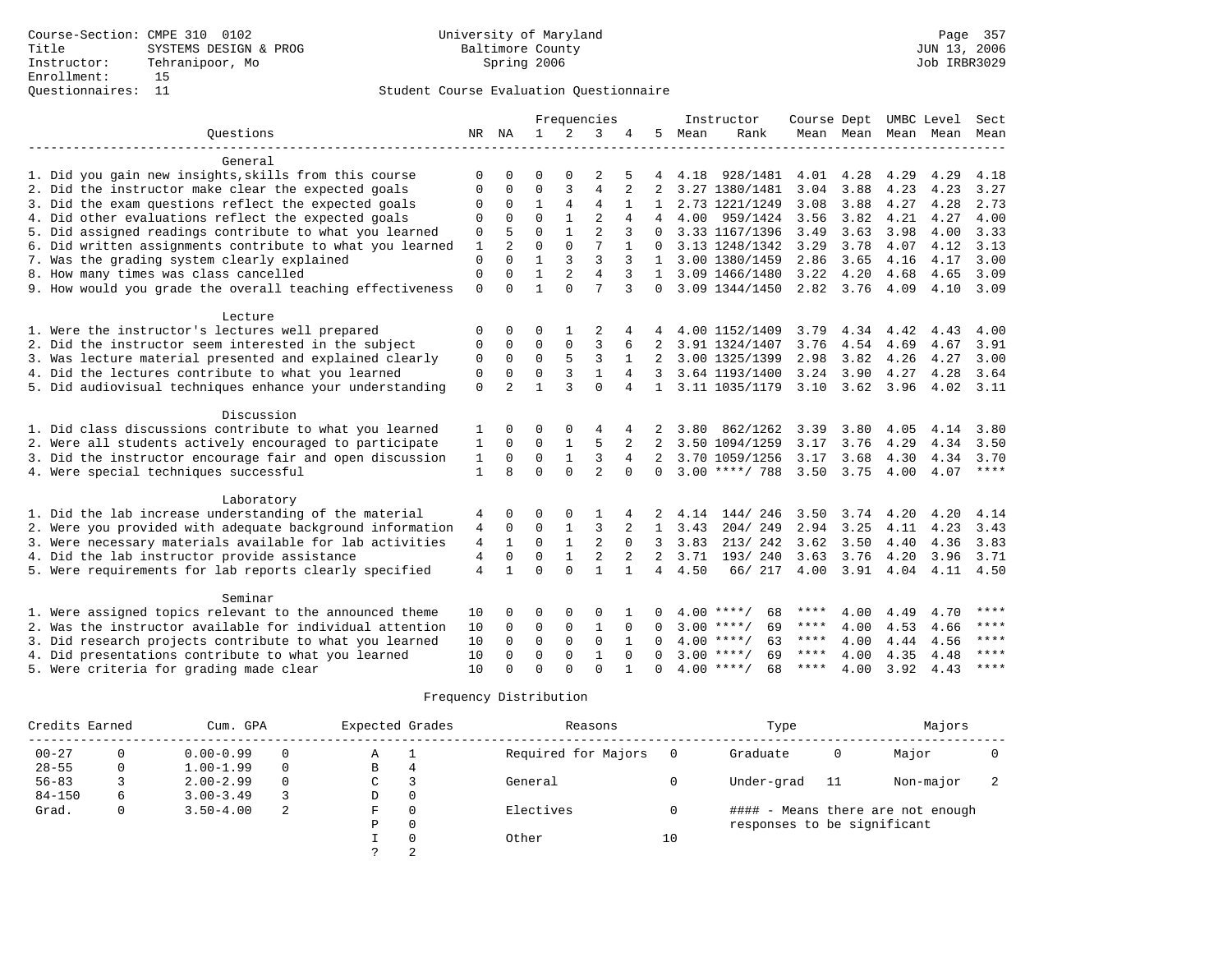|                                                           |                |              |                |                | Frequencies    |                |          |      | Instructor     | Course Dept |      | UMBC Level          |      | Sect |
|-----------------------------------------------------------|----------------|--------------|----------------|----------------|----------------|----------------|----------|------|----------------|-------------|------|---------------------|------|------|
| Ouestions                                                 | NR             | NA           | 1.             | 2              | 3              |                | 5        | Mean | Rank           |             |      | Mean Mean Mean Mean |      | Mean |
| General                                                   |                |              |                |                |                |                |          |      |                |             |      |                     |      |      |
| 1. Did you gain new insights, skills from this course     | $\Omega$       |              | O              | 2              | 3              |                |          |      | 4.00 1069/1481 | 4.01        | 4.28 | 4.29                | 4.29 | 4.00 |
| 2. Did the instructor make clear the expected goals       | $\Omega$       | 0            | $\Omega$       | 6              | $\overline{4}$ | 4              | 0        |      | 2.86 1448/1481 | 3.04        | 3.88 | 4.23                | 4.23 | 2.86 |
| 3. Did the exam questions reflect the expected goals      | $\Omega$       | $\Omega$     | $\Omega$       | 5              | $\overline{a}$ | 6              |          |      | 3.21 1171/1249 | 3.08        | 3.88 | 4.27                | 4.28 | 3.21 |
| 4. Did other evaluations reflect the expected goals       | $\Omega$       |              | $\overline{a}$ |                | ζ              | 4              |          |      | 3.38 1303/1424 | 3.56        | 3.82 | 4.21                | 4.27 | 3.38 |
| 5. Did assigned readings contribute to what you learned   | 0              | 4            | $\Omega$       | 2              | $\overline{2}$ |                |          |      | 3.60 1025/1396 | 3.49        | 3.63 | 3.98                | 4.00 | 3.60 |
| 6. Did written assignments contribute to what you learned | $\mathbf 0$    | 4            | 1              | 1              | 3              | 4              |          |      | 3.30 1195/1342 | 3.29        | 3.78 | 4.07                | 4.12 | 3.30 |
| 7. Was the grading system clearly explained               | $\Omega$       | $\Omega$     | $\overline{2}$ | 4              |                |                |          |      | 2.64 1421/1459 | 2.86        | 3.65 | 4.16                | 4.17 | 2.64 |
| 8. How many times was class cancelled                     | $\Omega$       | 0            | 1              | $\overline{a}$ | 6              | 5              | $\Omega$ |      | 3.07 1466/1480 | 3.22        | 4.20 | 4.68                | 4.65 | 3.07 |
| 9. How would you grade the overall teaching effectiveness | $\overline{4}$ | U            | $\overline{a}$ |                | 5              |                |          |      | 2.80 1398/1450 | 2.82        | 3.76 | 4.09                | 4.10 | 2.80 |
| Lecture                                                   |                |              |                |                |                |                |          |      |                |             |      |                     |      |      |
| 1. Were the instructor's lectures well prepared           | $\Omega$       |              | 0              |                |                |                |          |      | 3.86 1228/1409 | 3.79        | 4.34 | 4.42                | 4.43 | 3.86 |
| 2. Did the instructor seem interested in the subject      | 0              | $\Omega$     | 0              | 2              | $\overline{2}$ | 6              | 4        |      | 3.86 1331/1407 | 3.76        | 4.54 | 4.69                | 4.67 | 3.86 |
| 3. Was lecture material presented and explained clearly   | 0              | $\Omega$     | $\Omega$       |                | 3              |                | 0        |      | 2.93 1343/1399 | 2.98        | 3.82 | 4.26                | 4.27 | 2.93 |
| 4. Did the lectures contribute to what you learned        | $\Omega$       | $\Omega$     |                | 3              | 5              | 3              |          |      | 3.14 1301/1400 | 3.24        | 3.90 | 4.27                | 4.28 | 3.14 |
| 5. Did audiovisual techniques enhance your understanding  | $\Omega$       |              | $\cap$         |                | 5              | $\mathfrak{D}$ | 3        | 3.29 | 989/1179       | 3.10        | 3.62 | 3.96                | 4.02 | 3.29 |
| Discussion                                                |                |              |                |                |                |                |          |      |                |             |      |                     |      |      |
| 1. Did class discussions contribute to what you learned   |                | <sup>0</sup> | 2              |                |                |                |          |      | 3.15 1113/1262 | 3.39        | 3.80 | 4.05                | 4.14 | 3.15 |
| 2. Were all students actively encouraged to participate   | 1              | $\Omega$     | $\mathbf{1}$   | 3              | 3              | 3              |          |      | 3.31 1140/1259 | 3.17        | 3.76 | 4.29                | 4.34 | 3.31 |
| 3. Did the instructor encourage fair and open discussion  | 1              | $\Omega$     | $\Omega$       | 3              | 3              | 4              |          |      | 3.54 1099/1256 | 3.17        | 3.68 | 4.30                | 4.34 | 3.54 |
| 4. Were special techniques successful                     | 1              | 9            | $\Omega$       |                |                |                | 1        | 3.50 | 604/788        | 3.50        | 3.75 | 4.00                | 4.07 | 3.50 |
| Laboratory                                                |                |              |                |                |                |                |          |      |                |             |      |                     |      |      |
| 1. Did the lab increase understanding of the material     | 2              | 0            | 3              | 0              | 4              |                |          | 3.08 | 239/246        | 3.50        | 3.74 | 4.20                | 4.20 | 3.08 |
| 2. Were you provided with adequate background information | 2              | $\Omega$     | 3              | 1              | 5              |                | 0        | 2.67 | 244/249        | 2.94        | 3.25 | 4.11                | 4.23 | 2.67 |
| 3. Were necessary materials available for lab activities  | 2              |              | $\mathbf{1}$   | $\overline{a}$ | 3              |                |          | 3.36 | 232/ 242       | 3.62        | 3.50 | 4.40                | 4.36 | 3.36 |
| 4. Did the lab instructor provide assistance              | 2              | 0            | $\mathbf{1}$   | 2              | 6              | $\Omega$       | 3        | 3.17 | 211/ 240       | 3.63        | 3.76 | 4.20                | 3.96 | 3.17 |
| 5. Were requirements for lab reports clearly specified    | $\overline{a}$ |              | $\Omega$       |                |                |                |          | 3.92 | 138/ 217       | 4.00        | 3.91 | 4.04                | 4.11 | 3.92 |

| Credits Earned |   | Cum. GPA      |          | Expected Grades |   | Reasons             |    | Type                        |    | Majors                            |  |
|----------------|---|---------------|----------|-----------------|---|---------------------|----|-----------------------------|----|-----------------------------------|--|
| $00 - 27$      |   | $0.00 - 0.99$ | $\Omega$ | Α               | 2 | Required for Majors |    | Graduate                    | 0  | Major                             |  |
| $28 - 55$      |   | $1.00 - 1.99$ | $\Omega$ | В               |   |                     |    |                             |    |                                   |  |
| $56 - 83$      |   | $2.00 - 2.99$ | 2        | C               |   | General             |    | Under-grad                  | 14 | Non-major                         |  |
| $84 - 150$     | 6 | $3.00 - 3.49$ |          | D               |   |                     |    |                             |    |                                   |  |
| Grad.          | 0 | $3.50 - 4.00$ |          | F               |   | Electives           |    |                             |    | #### - Means there are not enough |  |
|                |   |               |          | P               |   |                     |    | responses to be significant |    |                                   |  |
|                |   |               |          |                 |   | Other               | 14 |                             |    |                                   |  |
|                |   |               |          |                 |   |                     |    |                             |    |                                   |  |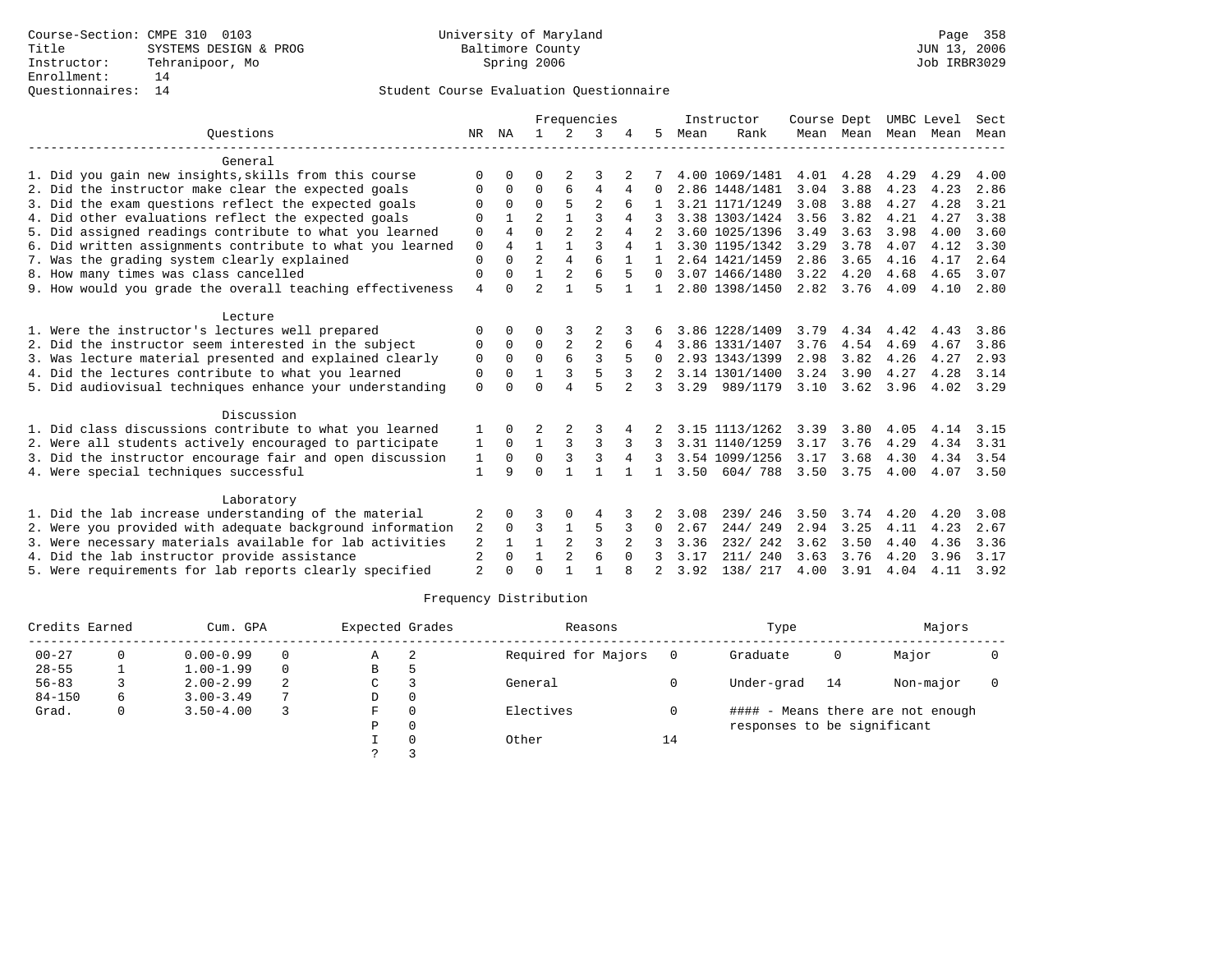|                                                           |                |                |                | Frequencies    |                |              |                |      | Instructor         | Course Dept |                   |                     | UMBC Level | Sect        |
|-----------------------------------------------------------|----------------|----------------|----------------|----------------|----------------|--------------|----------------|------|--------------------|-------------|-------------------|---------------------|------------|-------------|
| Ouestions                                                 |                | NR NA          | $\mathbf{1}$   | $\overline{2}$ | 3              | 4            | 5              | Mean | Rank               |             |                   | Mean Mean Mean Mean |            | Mean        |
| General                                                   |                |                |                |                |                |              |                |      |                    |             |                   |                     |            |             |
| 1. Did you gain new insights, skills from this course     | $\Omega$       |                |                |                |                |              |                |      | 3.86 1193/1481     | 3.86        | 4.28              | 4.29                | 4.29       | 3.86        |
| 2. Did the instructor make clear the expected goals       | 0              | 0              | $\mathbf{1}$   |                |                | 3            |                |      | 3.29 1378/1481     | 3.29        | 3.88              | 4.23                | 4.23       | 3.29        |
| 3. Did the exam questions reflect the expected goals      | 0              | $\Omega$       | $\mathbf 0$    | $\overline{2}$ | 8              |              |                |      | 3.36 1144/1249     | 3.36        | 3.88              | 4.27                | 4.28       | 3.36        |
| 4. Did other evaluations reflect the expected goals       | 0              | 2              |                |                | 3              |              |                |      | 3.42 1295/1424     | 3.42        | 3.82              | 4.21                | 4.27       | 3.42        |
| 5. Did assigned readings contribute to what you learned   | 0              | $\Omega$       | $\mathbf{1}$   | $\overline{2}$ |                | 2            |                |      | 3.14 1250/1396     | 3.14        | 3.63              | 3.98                | 4.00       | 3.14        |
| 6. Did written assignments contribute to what you learned | 0              | 6              | 1              | $\Omega$       | 3              |              |                |      | 3.63 1060/1342     | 3.63        | 3.78              | 4.07                | 4.12       | 3.63        |
| 7. Was the grading system clearly explained               | $\mathbf{1}$   | $\Omega$       | $\Omega$       | 3              | $\overline{4}$ | 5            | $\mathbf{1}$   |      | 3.31 1327/1459     | 3.31        | 3.65              | 4.16                | 4.17       | 3.31        |
| 8. How many times was class cancelled                     | $\Omega$       | $\Omega$       | $\Omega$       | $\Omega$       | $\Omega$       | 11           | ζ              |      | 4.21 1245/1480     | 4.21        | 4.20              | 4.68                | 4.65       | 4.21        |
| 9. How would you grade the overall teaching effectiveness | $\overline{2}$ | $\cap$         | 1              | 1              | $\mathbf{3}$   | $\epsilon$   | $\mathbf{1}$   |      | 3.42 1262/1450     |             | $3.42 \quad 3.76$ | 4.09                | 4.10       | 3.42        |
| Lecture                                                   |                |                |                |                |                |              |                |      |                    |             |                   |                     |            |             |
| 1. Were the instructor's lectures well prepared           | $\Omega$       | <sup>0</sup>   | O              | $\Omega$       |                |              |                | 4.43 | 865/1409           | 4.43        | 4.34              | 4.42                | 4.43       | 4.43        |
| 2. Did the instructor seem interested in the subject      | $\Omega$       | $\Omega$       | $\Omega$       | $\Omega$       | $\mathbf 0$    |              | 11             | 4.79 | 766/1407           | 4.79        | 4.54              | 4.69                | 4.67       | 4.79        |
| 3. Was lecture material presented and explained clearly   | $\mathbf{1}$   | $\Omega$       | $\mathbf{1}$   | $\Omega$       | $\overline{4}$ |              | $\mathbf{1}$   |      | 3.54 1231/1399     | 3.54        | 3.82              | 4.26                | 4.27       | 3.54        |
| 4. Did the lectures contribute to what you learned        | 1              | $\Omega$       | $\overline{2}$ | $\Omega$       | $\mathbf{1}$   | 8            | 2              |      | 3.62 1200/1400     | 3.62        | 3.90              | 4.27                | 4.28       | 3.62        |
| 5. Did audiovisual techniques enhance your understanding  | $\mathbf{1}$   |                | $\overline{2}$ | $\Omega$       | ζ              |              | $\mathbf{1}$   |      | 3.33 972/1179      |             | $3.33 \quad 3.62$ | 3.96                | 4.02       | 3.33        |
| Discussion                                                |                |                |                |                |                |              |                |      |                    |             |                   |                     |            |             |
| 1. Did class discussions contribute to what you learned   | 11             | 0              |                |                |                |              |                |      | $2.67$ ****/1262   | ****        | 3.80              | 4.05                | 4.14       | ****        |
| 2. Were all students actively encouraged to participate   | 11             | 0              | $\mathbf 0$    | $\Omega$       | $\mathbf{1}$   |              | 1.             |      | $4.00$ ****/1259   | ****        | 3.76              | 4.29                | 4.34       | ****        |
| 3. Did the instructor encourage fair and open discussion  | 11             | $\mathbf 0$    | $\mathbf 0$    | $\Omega$       | $\mathbf{1}$   | $\mathbf{1}$ | $\mathbf{1}$   |      | $4.00$ ****/1256   | ****        | 3.68              | 4.30                | 4.34       | $* * * * *$ |
| 4. Were special techniques successful                     | 11             | $\overline{2}$ | $\Omega$       | $\Omega$       | $\mathbf{1}$   | $\cap$       | $\Omega$       |      | $3.00$ ****/ 788   | ****        | 3.75              | 4.00                | 4.07       | $***$ * * * |
| Laboratory                                                |                |                |                |                |                |              |                |      |                    |             |                   |                     |            |             |
| 1. Did the lab increase understanding of the material     |                | <sup>0</sup>   |                |                | $\Omega$       |              |                | 3.57 | 208/246            | 3.57        | 3.74              | 4.20                | 4.20       | 3.57        |
| 2. Were you provided with adequate background information | 7              | $\Omega$       | $\mathbf{1}$   | 0              | 3              | $\Omega$     | 3              | 3.57 | 195/249            | 3.57        | 3.25              | 4.11                | 4.23       | 3.57        |
| 3. Were necessary materials available for lab activities  | 7              | $\Omega$       | $\mathbf 0$    | $\mathbf{1}$   | $\overline{2}$ | $\mathbf{1}$ | 3              | 3.86 | 210/242            | 3.86        | 3.50              | 4.40                | 4.36       | 3.86        |
| 4. Did the lab instructor provide assistance              | 7              | 0              | $\mathbf{1}$   | $1\,$          | $\overline{2}$ |              | $\overline{2}$ | 3.29 | 209/240            | 3.29        | 3.76              | 4.20                | 3.96       | 3.29        |
| 5. Were requirements for lab reports clearly specified    | 7              | $\Omega$       | $\Omega$       | $\overline{a}$ | $\mathbf{3}$   |              |                | 3.14 | 193/ 217           | 3.14        | 3.91              | 4.04                | 4.11       | 3.14        |
| Field Work                                                |                |                |                |                |                |              |                |      |                    |             |                   |                     |            |             |
| 2. Did you clearly understand your evaluation criteria    | 13             |                | O              | $\Omega$       |                |              | <sup>0</sup>   | 3.00 | 51                 |             | 4.00              | 4.00                | 4.13       | ****        |
| 3. Was the instructor available for consultation          | 13             | <sup>0</sup>   | $\Omega$       | $\Omega$       | $\mathbf{1}$   | ∩            | $\Omega$       |      | 36<br>$3.00$ ****/ | ****        | 4.00              | 4.60                | 4.33       | $* * * * *$ |

| Credits Earned |   | Cum. GPA      |          | Expected Grades |          | Reasons             |     | Type                        |    | Majors                            |  |
|----------------|---|---------------|----------|-----------------|----------|---------------------|-----|-----------------------------|----|-----------------------------------|--|
| $00 - 27$      | 0 | $0.00 - 0.99$ | 0        | Α               |          | Required for Majors | - 0 | Graduate                    | 0  | Major                             |  |
| $28 - 55$      | 0 | $1.00 - 1.99$ | $\Omega$ | В               | 4        |                     |     |                             |    |                                   |  |
| $56 - 83$      | 2 | $2.00 - 2.99$ | 2        | C               |          | General             |     | Under-grad                  | 14 | Non-major                         |  |
| $84 - 150$     | 6 | $3.00 - 3.49$ | 11       | D               |          |                     |     |                             |    |                                   |  |
| Grad.          | 0 | $3.50 - 4.00$ | 0        | F.              | $\Omega$ | Electives           |     |                             |    | #### - Means there are not enough |  |
|                |   |               |          | Ρ               | 0        |                     |     | responses to be significant |    |                                   |  |
|                |   |               |          |                 | $\Omega$ | Other               | 13  |                             |    |                                   |  |
|                |   |               |          |                 | b        |                     |     |                             |    |                                   |  |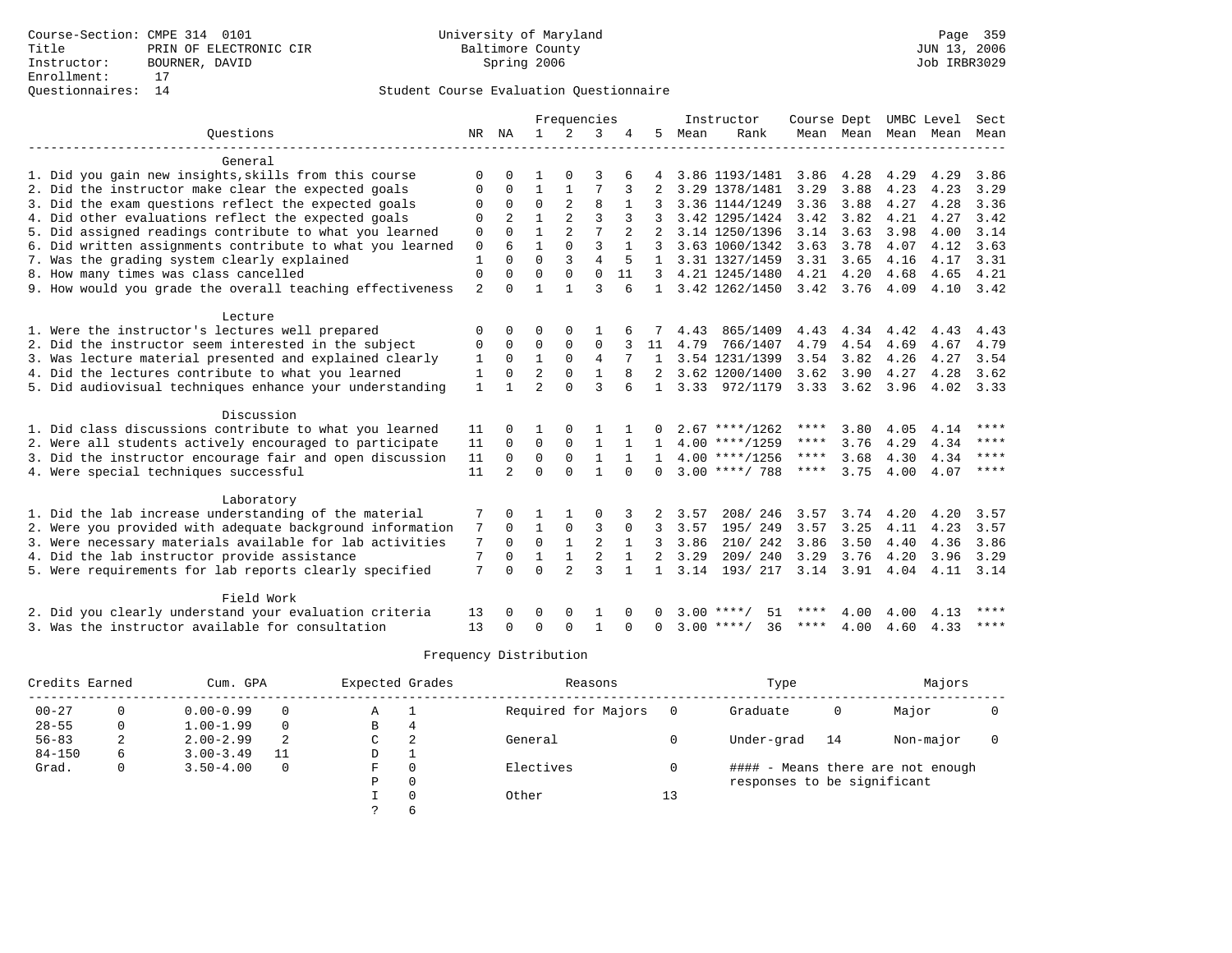|                                                           | Frequencies  |          |                |              |                |                |                |      | Instructor       | Course Dept |      |                     | UMBC Level | Sect        |
|-----------------------------------------------------------|--------------|----------|----------------|--------------|----------------|----------------|----------------|------|------------------|-------------|------|---------------------|------------|-------------|
| Ouestions                                                 | NR           | ΝA       | $\mathbf{1}$   | 2            | 3              |                | 5              | Mean | Rank             |             |      | Mean Mean Mean Mean |            | Mean        |
| General                                                   |              |          |                |              |                |                |                |      |                  |             |      |                     |            |             |
| 1. Did you gain new insights, skills from this course     | ∩            |          | ∩              | <sup>0</sup> |                |                | 11             |      | 4.64 417/1481    | 4.32        | 4.28 | 4.29                | 4.29       | 4.64        |
| 2. Did the instructor make clear the expected goals       |              | $\Omega$ |                | $\Omega$     |                | 6              |                |      | 4.00 1000/1481   | 4.25        | 3.88 | 4.23                | 4.23       | 4.00        |
| 3. Did the exam questions reflect the expected goals      |              | $\Omega$ |                |              |                |                |                | 4.14 | 824/1249         | 4.32        | 3.88 | 4.27                | 4.28       | 4.14        |
| 4. Did other evaluations reflect the expected goals       |              |          | $\Omega$       | $\Omega$     | $\overline{2}$ |                | 9              | 4.54 | 406/1424         | 4.27        | 3.82 | 4.21                | 4.27       | 4.54        |
| 5. Did assigned readings contribute to what you learned   | $\Omega$     | 8        | $\Omega$       | $\Omega$     | $\overline{2}$ |                | $\mathfrak{D}$ | 4.00 | 707/1396         | 4.00        | 3.63 | 3.98                | 4.00       | 4.00        |
| 6. Did written assignments contribute to what you learned |              |          | $\Omega$       | $\Omega$     |                |                | 3              | 4.25 | 542/1342         | 4.13        | 3.78 | 4.07                | 4.12       | 4.25        |
| 7. Was the grading system clearly explained               |              | $\Omega$ | $\Omega$       |              | $\mathfrak{D}$ |                | 9              | 4.38 | 635/1459         | 4.44        | 3.65 | 4.16                | 4.17       | 4.38        |
| 8. How many times was class cancelled                     |              | $\Omega$ | $\Omega$       | $\mathbf{0}$ | 3              |                | 3              |      | 4.00 1349/1480   | 4.00        | 4.20 | 4.68                | 4.65       | 4.00        |
| 9. How would you grade the overall teaching effectiveness | 2            | $\cap$   | $\Omega$       |              |                | 3              | 7              | 4.33 | 546/1450         | 4.17        | 3.76 | 4.09                | 4.10       | 4.33        |
| Lecture                                                   |              |          |                |              |                |                |                |      |                  |             |      |                     |            |             |
| 1. Were the instructor's lectures well prepared           |              |          |                |              |                |                | 10             | 4.64 | 588/1409         | 4.82        | 4.34 | 4.42                | 4.43       | 4.64        |
| 2. Did the instructor seem interested in the subject      | 0            | $\Omega$ | $\Omega$       | $\Omega$     | $\Omega$       |                | 13             | 4.93 | 400/1407         | 4.96        | 4.54 | 4.69                | 4.67       | 4.93        |
| 3. Was lecture material presented and explained clearly   | 0            | $\Omega$ | $\mathfrak{D}$ | $\Omega$     |                |                |                |      | 3.86 1120/1399   | 4.18        | 3.82 | 4.26                | 4.27       | 3.86        |
| 4. Did the lectures contribute to what you learned        | $\mathbf 0$  | $\Omega$ | $\overline{a}$ | $\Omega$     | 4              | 2              | 6              |      | 3.71 1165/1400   | 4.11        | 3.90 | 4.27                | 4.28       | 3.71        |
| 5. Did audiovisual techniques enhance your understanding  | $\Omega$     |          | $\Omega$       |              | ς              |                |                | 4.14 | 526/1179         | 3.32        | 3.62 | 3.96                | 4.02       | 4.14        |
| Discussion                                                |              |          |                |              |                |                |                |      |                  |             |      |                     |            |             |
| 1. Did class discussions contribute to what you learned   | 4            | $\Omega$ |                |              |                |                | 4              | 3.80 | 862/1262         | 4.40        | 3.80 | 4.05                | 4.14       | 3.80        |
| 2. Were all students actively encouraged to participate   | 4            | $\Omega$ |                | $\Omega$     | 3              | 2              | 4              |      | 3.80 1027/1259   | 3.90        | 3.76 | 4.29                | 4.34       | 3.80        |
| 3. Did the instructor encourage fair and open discussion  | 4            | $\Omega$ | $\Omega$       |              | 3              | $\overline{2}$ | $\overline{4}$ | 3.90 | 984/1256         | 3.70        | 3.68 | 4.30                | 4.34       | 3.90        |
| 4. Were special techniques successful                     | 5            |          | $\cap$         |              |                |                |                |      | $3.33$ ****/ 788 | 4.00        | 3.75 | 4.00                | 4.07       | $***$ * * * |
| Laboratory                                                |              |          |                |              |                |                |                |      |                  |             |      |                     |            |             |
| 1. Did the lab increase understanding of the material     | 8            | $\cap$   | ∩              |              | $\Omega$       |                | 4              | 4.67 | 57/ 246          | 4.33        | 3.74 | 4.20                | 4.20       | 4.67        |
| 2. Were you provided with adequate background information | 8            | $\Omega$ |                |              | 0              | 2              | 2              | 3.50 | 196/249          | 3.75        | 3.25 | 4.11                | 4.23       | 3.50        |
| 3. Were necessary materials available for lab activities  | 8            | $\Omega$ | $\Omega$       | $\mathbf{1}$ | $\Omega$       | 2              | 3              | 4.17 | 175/ 242         | 4.33        | 3.50 | 4.40                | 4.36       | 4.17        |
| 4. Did the lab instructor provide assistance              | 8            | $\Omega$ | $\Omega$       |              |                | $\Omega$       | 4              | 4.17 | 154/240          | 4.08        | 3.76 | 4.20                | 3.96       | 4.17        |
| 5. Were requirements for lab reports clearly specified    | $\mathsf{R}$ |          | $\cap$         |              | ∩              |                |                | 4.17 | 118/ 217         | 4.33        | 3.91 | 4.04                | 4.11       | 4.17        |

| Credits Earned |   | Cum. GPA      |   | Expected Grades |          | Reasons             |    | Type                        |    | Majors                            |  |
|----------------|---|---------------|---|-----------------|----------|---------------------|----|-----------------------------|----|-----------------------------------|--|
| $00 - 27$      |   | $0.00 - 0.99$ |   | Α               |          | Required for Majors |    | Graduate                    |    | Major                             |  |
| $28 - 55$      |   | $1.00 - 1.99$ |   | B               | 6        |                     |    |                             |    |                                   |  |
| $56 - 83$      |   | $2.00 - 2.99$ |   | C               | 2        | General             |    | Under-grad                  | 14 | Non-major                         |  |
| $84 - 150$     | 6 | $3.00 - 3.49$ | 5 | D               | 0        |                     |    |                             |    |                                   |  |
| Grad.          | 0 | $3.50 - 4.00$ | 5 | F               | $\Omega$ | Electives           |    |                             |    | #### - Means there are not enough |  |
|                |   |               |   | P               | $\Omega$ |                     |    | responses to be significant |    |                                   |  |
|                |   |               |   |                 |          | Other               | 14 |                             |    |                                   |  |
|                |   |               |   |                 | $\Omega$ |                     |    |                             |    |                                   |  |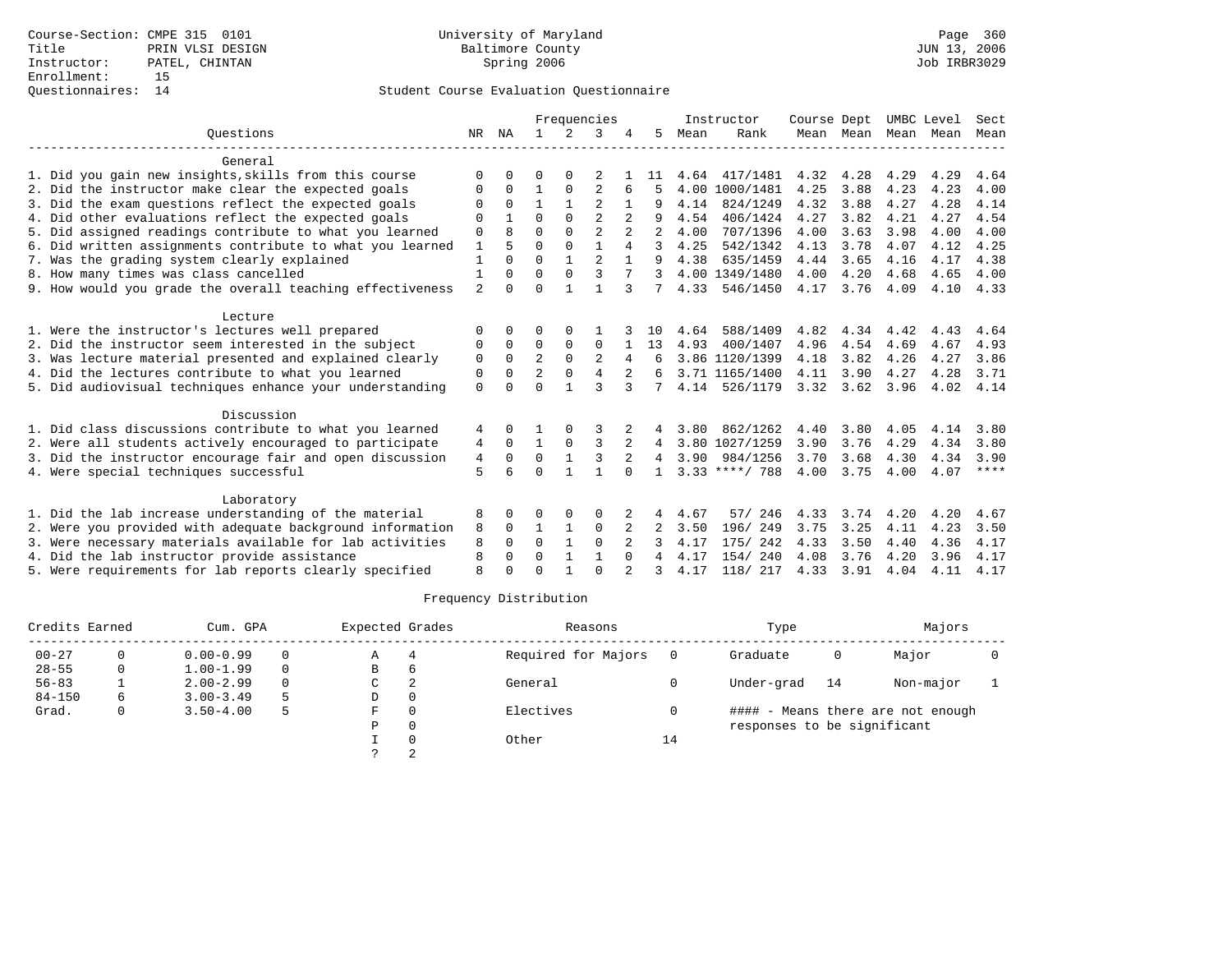|                                                           |              |              |              |             | Frequencies  |                |                |                | Instructor     | Course Dept UMBC Level |           |      |                     | Sect |
|-----------------------------------------------------------|--------------|--------------|--------------|-------------|--------------|----------------|----------------|----------------|----------------|------------------------|-----------|------|---------------------|------|
| Questions                                                 |              | NR NA        | 1            | 2           | 3            | 4              | 5              | Mean           | Rank           |                        |           |      | Mean Mean Mean Mean | Mean |
| -------------------                                       |              |              |              |             |              |                |                |                |                |                        |           |      |                     |      |
| General                                                   |              |              |              |             |              |                |                |                |                |                        |           |      |                     |      |
| 1. Did you gain new insights, skills from this course     | 0            | $\mathbf 0$  | $\mathbf 0$  | $\mathbf 0$ | 1            | 0              | 1              |                | 4.00 1069/1481 | 4.32                   | 4.28      | 4.29 | 4.29                | 4.00 |
| 2. Did the instructor make clear the expected goals       | $\mathbf 0$  | $\mathbf 0$  | $\mathbf 0$  | $\mathbf 0$ | $\mathbf{0}$ | 1              | 1              | 4.50           | 517/1481       | 4.25                   | 3.88      | 4.23 | 4.23                | 4.50 |
| 3. Did the exam questions reflect the expected goals      | 0            | 0            | 0            | 0           | 0            | 1              | $\mathbf{1}$   | 4.50           | 498/1249       | 4.32                   | 3.88      | 4.27 | 4.28                | 4.50 |
| 4. Did other evaluations reflect the expected goals       | 0            | $\mathbf 0$  | 0            | 0           | 0            | 2              | $\Omega$       | 4.00           | 959/1424       | 4.27                   | 3.82      | 4.21 | 4.27                | 4.00 |
| 5. Did assigned readings contribute to what you learned   | 0            | 0            | $\mathbf 0$  | $\mathbf 0$ | $\mathbf 0$  | 2              | 0              | 4.00           | 707/1396       | 4.00                   | 3.63      | 3.98 | 4.00                | 4.00 |
| 6. Did written assignments contribute to what you learned | 0            | $\mathbf 0$  | $\mathbf 0$  | 0           | $\mathbf{0}$ | 2              | 0              | 4.00           | 755/1342       | 4.13                   | 3.78      | 4.07 | 4.12                | 4.00 |
| 7. Was the grading system clearly explained               | $\mathbf 0$  | $\Omega$     | $\mathbf 0$  | $\mathbf 0$ | $\mathbf{0}$ | 1              |                | $1 \quad 4.50$ | 460/1459       | 4.44                   | 3.65      | 4.16 | 4.17                | 4.50 |
| 8. How many times was class cancelled                     | $\mathbf 0$  | $\Omega$     | $\Omega$     | $\Omega$    | $\Omega$     | $\overline{a}$ | $\Omega$       |                | 4.00 1349/1480 | 4.00                   | 4.20      | 4.68 | 4.65                | 4.00 |
| 9. How would you grade the overall teaching effectiveness | $\mathbf 0$  | $\mathbf 0$  | $\mathbf 0$  | $\mathbf 0$ | $\mathbf{0}$ | $\overline{a}$ | $\Omega$       | 4.00           | 836/1450       |                        | 4.17 3.76 | 4.09 | 4.10                | 4.00 |
|                                                           |              |              |              |             |              |                |                |                |                |                        |           |      |                     |      |
| Lecture                                                   | $\mathbf 0$  | $\mathbf 0$  | 0            | 0           | $\mathbf 0$  | $\Omega$       | 2              | 5.00           | 1/1409         | 4.82                   | 4.34      | 4.42 |                     | 5.00 |
| 1. Were the instructor's lectures well prepared           | $\mathbf 0$  | $\mathbf 0$  | $\mathbf 0$  | $\mathbf 0$ | $\mathbf{0}$ | $\mathbf 0$    | $\overline{2}$ | 5.00           |                | 4.96                   |           |      | 4.43<br>4.67        | 5.00 |
| 2. Did the instructor seem interested in the subject      |              | $\mathbf 0$  |              | $\mathbf 0$ | $\mathbf 0$  |                | $\mathbf{1}$   |                | 1/1407         | 4.18                   | 4.54      | 4.69 |                     |      |
| 3. Was lecture material presented and explained clearly   | 0            |              | $\mathsf 0$  |             |              | 1              | $\mathbf{1}$   | 4.50           | 567/1399       |                        | 3.82      | 4.26 | 4.27                | 4.50 |
| 4. Did the lectures contribute to what you learned        | $\mathbf 0$  | $\mathbf 0$  | $\mathsf 0$  | $\mathbf 0$ | $\mathbf{0}$ | $\mathbf{1}$   |                | 4.50           | 591/1400       | 4.11                   | 3.90      | 4.27 | 4.28                | 4.50 |
| 5. Did audiovisual techniques enhance your understanding  | $\mathbf 0$  | $\Omega$     | $\mathbf{1}$ | $\Omega$    | $\Omega$     | $\mathbf{1}$   | $\Omega$       |                | 2.50 1128/1179 | 3.32                   | 3.62      | 3.96 | 4.02                | 2.50 |
| Discussion                                                |              |              |              |             |              |                |                |                |                |                        |           |      |                     |      |
| 1. Did class discussions contribute to what you learned   | 0            | 0            | 0            | 0           | 0            | 0              | 2              | 5.00           | 1/1262         | 4.40                   | 3.80      | 4.05 | 4.14                | 5.00 |
| 2. Were all students actively encouraged to participate   | $\mathbf 0$  | $\mathbf 0$  | $\mathbf 0$  | $\mathbf 0$ | $\mathbf 0$  | 2              | $\Omega$       | 4.00           | 895/1259       | 3.90                   | 3.76      | 4.29 | 4.34                | 4.00 |
| 3. Did the instructor encourage fair and open discussion  | 0            | 0            | 0            | 0           | 1            | 1              | 0              |                | 3.50 1106/1256 | 3.70                   | 3.68      | 4.30 | 4.34                | 3.50 |
| 4. Were special techniques successful                     | $\mathbf 0$  | $\mathbf{1}$ | $\mathbf 0$  | 0           | $\mathbf{0}$ | 1              | $\Omega$       | 4.00           | 394/788        | 4.00                   | 3.75      | 4.00 | 4.07                | 4.00 |
|                                                           |              |              |              |             |              |                |                |                |                |                        |           |      |                     |      |
| Laboratory                                                |              |              |              |             |              |                |                |                |                |                        |           |      |                     |      |
| 1. Did the lab increase understanding of the material     | 0            | 1            | 0            | 0           | 0            | 1              | 0              | 4.00           | 155/ 246       | 4.33                   | 3.74      | 4.20 | 4.20                | 4.00 |
| 2. Were you provided with adequate background information | 1            | $\mathbf 0$  | $\mathbf 0$  | $\mathbf 0$ | $\mathbf{0}$ | 1              | 0              | 4.00           | 145/249        | 3.75                   | 3.25      | 4.11 | 4.23                | 4.00 |
| 3. Were necessary materials available for lab activities  | 0            | 0            | 0            | 0           | $\mathbf 0$  | 1              |                | $1 \quad 4.50$ | 113/ 242       | 4.33                   | 3.50      | 4.40 | 4.36                | 4.50 |
| 4. Did the lab instructor provide assistance              | 1            | $\Omega$     | $\mathbf 0$  | 0           | $\mathbf{0}$ | $\mathbf{1}$   | $\Omega$       | 4.00           | 161/ 240       | 4.08                   | 3.76      | 4.20 | 3.96                | 4.00 |
| 5. Were requirements for lab reports clearly specified    | $\mathbf{0}$ | $\mathbf 0$  | $\Omega$     | $\Omega$    | $\mathbf{0}$ | $\mathbf{1}$   | $\mathbf{1}$   | 4.50           | 66/ 217        | 4.33                   | 3.91      | 4.04 | 4.11                | 4.50 |
|                                                           |              |              |              |             |              |                |                |                |                |                        |           |      |                     |      |
| Seminar                                                   |              |              |              |             |              |                |                |                |                |                        |           |      |                     |      |
| 1. Were assigned topics relevant to the announced theme   | 0            | 1            | 0            | 0           | 0            | 1              | 0              | 4.00           | 54/<br>68      | 4.00                   | 4.00      | 4.49 | 4.70                | 4.00 |
| 2. Was the instructor available for individual attention  | 1            | 0            | 0            | 0           | $\mathbf 0$  | 1              | $\mathbf{0}$   | 4.00           | 58/<br>69      | 4.00                   | 4.00      | 4.53 | 4.66                | 4.00 |
| 3. Did research projects contribute to what you learned   | 1            | $\mathbf 0$  | $\mathbf 0$  | $\mathbf 0$ | $\mathbf 0$  | 1              | 0              | 4.00           | 45/<br>63      | 4.00                   | 4.00      | 4.44 | 4.56                | 4.00 |
| 4. Did presentations contribute to what you learned       | $\mathbf{1}$ | $\mathbf 0$  | $\mathbf 0$  | $\mathbf 0$ | $\mathbf{0}$ | $\mathbf{1}$   | $\Omega$       | 4.00           | 69<br>48/      | 4.00                   | 4.00      | 4.35 | 4.48                | 4.00 |
| 5. Were criteria for grading made clear                   | $\mathbf{1}$ | $\mathbf 0$  | $\mathbf 0$  | $\mathbf 0$ | $\mathbf{0}$ | $\mathbf{1}$   | $\mathbf 0$    | 4.00           | 36/<br>68      | 4.00                   | 4.00      | 3.92 | 4.43                | 4.00 |
|                                                           |              |              |              |             |              |                |                |                |                |                        |           |      |                     |      |
| Field Work                                                |              |              |              |             |              |                |                |                |                |                        |           |      |                     |      |
| 1. Did field experience contribute to what you learned    | 1            | 0            | 0            | 0           | 0            | 1              | 0              | 4.00           | 39/<br>59      | 4.00                   | 4.00      | 4.30 | 4.48                | 4.00 |
| 2. Did you clearly understand your evaluation criteria    | $\mathbf{1}$ | $\mathbf 0$  | $\mathbf 0$  | $\mathbf 0$ | $\mathbf{0}$ | 1              | $\Omega$       | 4.00           | 51<br>28/      | 4.00                   | 4.00      | 4.00 | 4.13                | 4.00 |
| 3. Was the instructor available for consultation          | $\mathbf{1}$ | $\mathbf 0$  | $\mathbf 0$  | $\mathbf 0$ | $\mathbf 0$  | $\mathbf{1}$   | $\mathbf 0$    | 4.00           | 27/<br>36      | 4.00                   | 4.00      | 4.60 | 4.33                | 4.00 |
| 4. To what degree could you discuss your evaluations      | $\mathbf{1}$ | $\mathbf 0$  | $\mathsf 0$  | $\mathbf 0$ | $\mathsf 0$  | $\mathbf{1}$   | $\mathbf 0$    | 4.00           | 25/<br>41      | 4.00                   | 4.00      | 4.26 | 3.90                | 4.00 |
| 5. Did conferences help you carry out field activities    | 1            | $\mathbf 0$  | $\mathbf 0$  | $\mathbf 0$ | $\mathbf{0}$ | 1              | 0              | 4.00           | 23/<br>31      | 4.00                   | 4.00      | 4.42 | 4.00                | 4.00 |
|                                                           |              |              |              |             |              |                |                |                |                |                        |           |      |                     |      |
| Self Paced                                                |              |              |              |             |              |                |                |                |                |                        |           |      |                     |      |
| 1. Did self-paced system contribute to what you learned   | 1            | 0            | 0            | 0           | $\mathbf 0$  | 1              | 0              | 4.00           | 44/<br>55      | 4.00                   | 4.00      | 4.55 | 4.88                | 4.00 |
| 2. Did study questions make clear the expected goal       | $\mathbf{1}$ | $\mathbf 0$  | $\mathbf 0$  | $\mathbf 0$ | $\mathbf 0$  | $\mathbf{1}$   | $\mathbf 0$    | 4.00           | 29/<br>31      | 4.00                   | 4.00      | 4.75 | 4.67                | 4.00 |
| 3. Were your contacts with the instructor helpful         | $\mathbf{1}$ | $\mathbf 0$  | $\mathbf 0$  | $\mathbf 0$ | $\mathbf 0$  | 1              | 0              | 4.00           | 51<br>43/      | 4.00                   | 4.00      | 4.65 | 4.88                | 4.00 |
| 4. Was the feedback/tutoring by proctors helpful          | $\mathbf{1}$ | $\mathbf 0$  | $\mathbf 0$  | 0           | $\mathbf 0$  | $\mathbf{1}$   | 0              | 4.00           | 32/<br>34      | 4.00                   | 4.00      | 4.83 | 4.67                | 4.00 |
| 5. Were there enough proctors for all the students        | $\mathbf{1}$ | $\mathbf 0$  | $\mathbf 0$  | 0           | $\mathbf{0}$ | $\mathbf{1}$   | 0              | 4.00           | 24<br>22/      | 4.00                   | 4.00      | 4.82 | 4.67                | 4.00 |
|                                                           |              |              |              |             |              |                |                |                |                |                        |           |      |                     |      |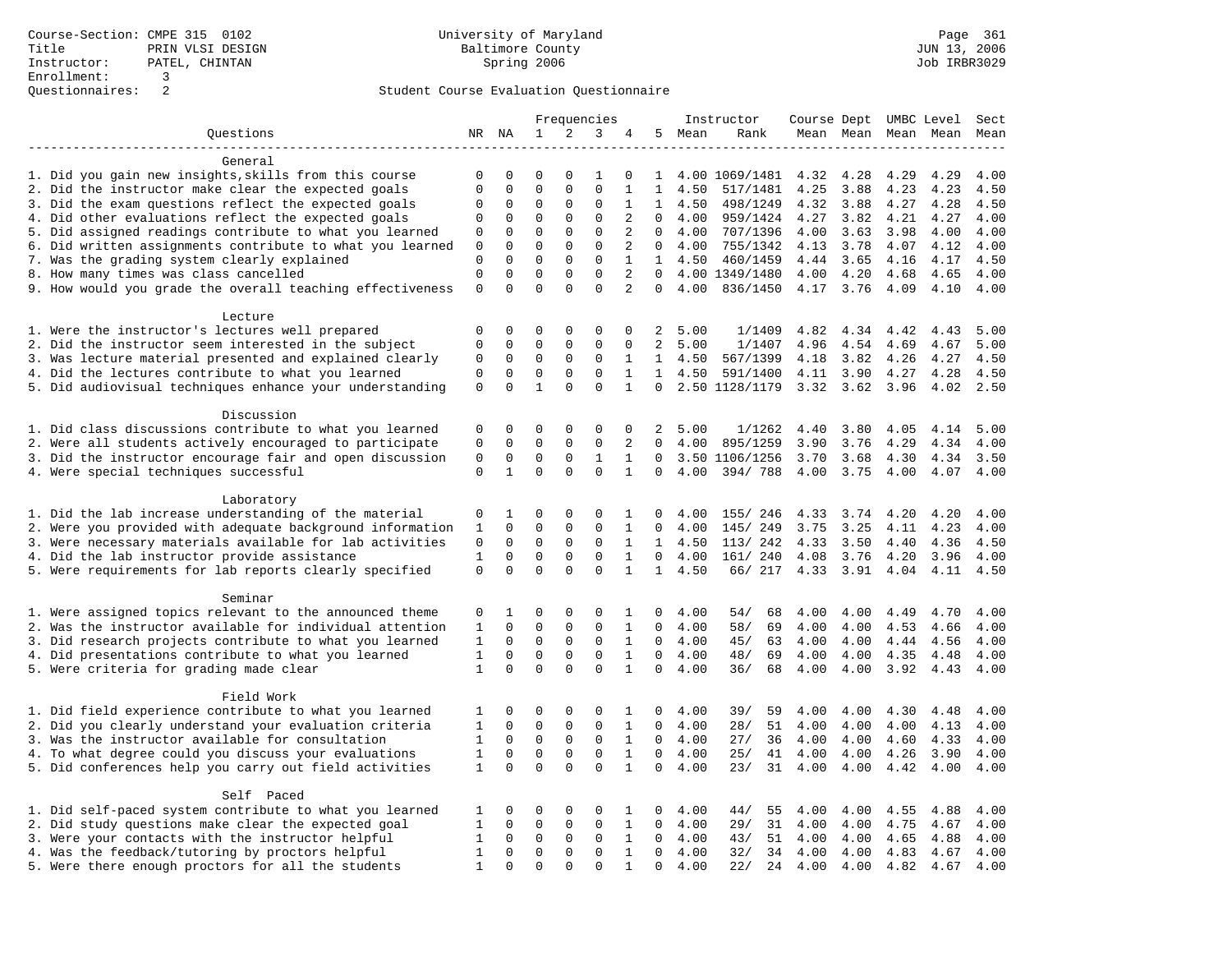| Course-Section: CMPE 315 0102 |                  | University of Maryland                  | Page 361     |
|-------------------------------|------------------|-----------------------------------------|--------------|
| Title                         | PRIN VLSI DESIGN | Baltimore County                        | JUN 13, 2006 |
| Instructor:                   | PATEL, CHINTAN   | Spring 2006                             | Job IRBR3029 |
| Enrollment:                   |                  |                                         |              |
| Ouestionnaires:               |                  | Student Course Evaluation Questionnaire |              |

# University of Maryland Baltimore County (Base 361 Days 2006) 2011 21 Days 2006

| Credits Earned |          | Cum. GPA      |          | Expected Grades |          | Reasons             |        | Type                        |    | Majors                            |  |
|----------------|----------|---------------|----------|-----------------|----------|---------------------|--------|-----------------------------|----|-----------------------------------|--|
| $00 - 27$      |          | $0.00 - 0.99$ |          | Α               |          | Required for Majors |        | Graduate                    | 0  | Major                             |  |
| $28 - 55$      | 0        | $1.00 - 1.99$ |          | В               |          |                     |        |                             |    |                                   |  |
| $56 - 83$      | $\Omega$ | $2.00 - 2.99$ | $\Omega$ | C               | $\Omega$ | General             |        | Under-grad                  | -2 | Non-major                         |  |
| $84 - 150$     | $\Omega$ | $3.00 - 3.49$ | $\Omega$ | D               | $\Omega$ |                     |        |                             |    |                                   |  |
| Grad.          | 0        | $3.50 - 4.00$ | $\Omega$ | F               | $\Omega$ | Electives           |        |                             |    | #### - Means there are not enough |  |
|                |          |               |          | Ρ               | $\Omega$ |                     |        | responses to be significant |    |                                   |  |
|                |          |               |          |                 | $\Omega$ | Other               | $\sim$ |                             |    |                                   |  |
|                |          |               |          |                 | $\Omega$ |                     |        |                             |    |                                   |  |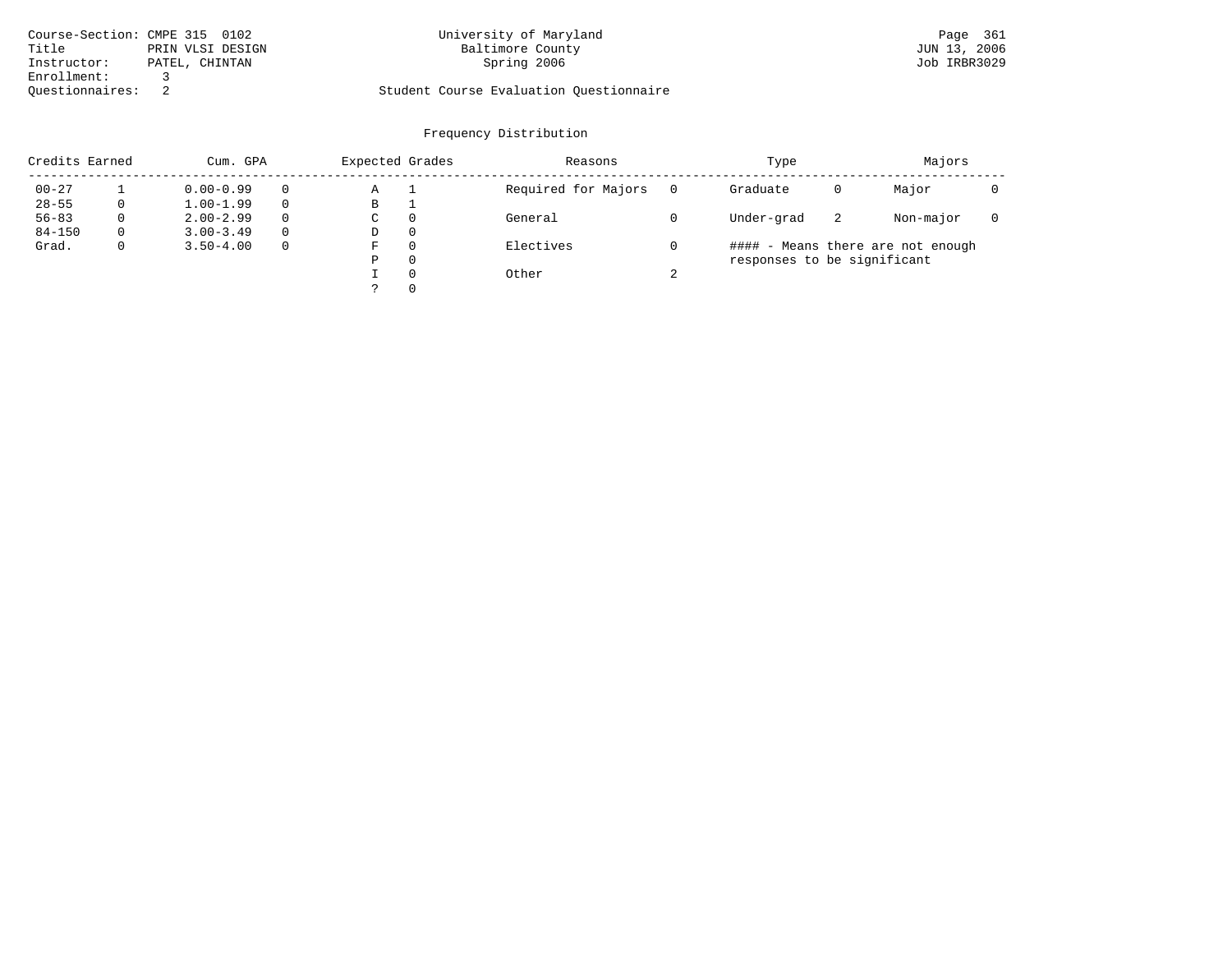|                                                           |             |              |              | Frequencies |          |               |                |      | Instructor       | Course Dept |           | UMBC Level |      | Sect        |
|-----------------------------------------------------------|-------------|--------------|--------------|-------------|----------|---------------|----------------|------|------------------|-------------|-----------|------------|------|-------------|
| Ouestions                                                 | NR.         | NA           |              |             | 3        |               | 5.             | Mean | Rank             |             | Mean Mean | Mean       | Mean | Mean        |
| General                                                   |             |              |              |             |          |               |                |      |                  |             |           |            |      |             |
| 1. Did you gain new insights, skills from this course     | $\Omega$    |              |              |             |          |               |                | 4.40 | 678/1481         | 4.40        | 4.28      | 4.29       | 4.29 | 4.40        |
| 2. Did the instructor make clear the expected goals       | $\Omega$    | $\Omega$     | $\Omega$     |             | $\Omega$ |               |                | 4.20 | 884/1481         | 4.20        | 3.88      | 4.23       | 4.23 | 4.20        |
| 3. Did the exam questions reflect the expected goals      |             | $\Omega$     | $\Omega$     |             |          |               | $\overline{2}$ | 3.90 | 980/1249         | 3.90        | 3.88      | 4.27       | 4.28 | 3.90        |
| 4. Did other evaluations reflect the expected goals       | $\Omega$    | 8            | $\Omega$     |             |          |               |                |      | $3.50$ ****/1424 | $***$ * * * | 3.82      | 4.21       | 4.27 | $***$ * * * |
| 5. Did assigned readings contribute to what you learned   | $\Omega$    |              |              |             |          |               | $2^{\circ}$    |      | 3.50 1083/1396   | 3.50        | 3.63      | 3.98       | 4.00 | 3.50        |
| 6. Did written assignments contribute to what you learned | $\Omega$    |              | $\Omega$     |             |          | $\mathcal{D}$ | $\cap$         |      | 3.67 1039/1342   | 3.67        | 3.78      | 4.07       | 4.12 | 3.67        |
| 7. Was the grading system clearly explained               | $\Omega$    | <sup>0</sup> |              |             |          |               | $\Omega$       |      | 2.80 1412/1459   | 2.80        | 3.65      | 4.16       | 4.17 | 2.80        |
| 8. How many times was class cancelled                     | $\Omega$    | <sup>0</sup> | $\Omega$     | $\Omega$    |          |               | 10             | 5.00 | 1/1480           | 5.00        | 4.20      | 4.68       | 4.65 | 5.00        |
| 9. How would you grade the overall teaching effectiveness |             |              | O            |             |          |               |                | 4.00 | 836/1450         | 4.00        | 3.76      | 4.09       | 4.10 | 4.00        |
| Lecture                                                   |             |              |              |             |          |               |                |      |                  |             |           |            |      |             |
| 1. Were the instructor's lectures well prepared           |             |              |              |             |          |               | 6              | 4.50 | 762/1409         | 4.50        | 4.34      | 4.42       | 4.43 | 4.50        |
| 2. Did the instructor seem interested in the subject      | $\Omega$    | $\Omega$     | $\Omega$     | $\Omega$    | $\Omega$ | 6             | 4              | 4.40 | 1184/1407        | 4.40        | 4.54      | 4.69       | 4.67 | 4.40        |
| 3. Was lecture material presented and explained clearly   | $\mathbf 0$ | $\Omega$     | $\Omega$     |             | $\cap$   |               |                | 4.20 | 883/1399         | 4.20        | 3.82      | 4.26       | 4.27 | 4.20        |
| 4. Did the lectures contribute to what you learned        | 0           | 0            | 0            |             |          |               | 4              | 4.10 | 985/1400         | 4.10        | 3.90      | 4.27       | 4.28 | 4.10        |
| 5. Did audiovisual techniques enhance your understanding  | $\Omega$    |              | U            |             |          |               | <sup>n</sup>   | 3.50 | 894/1179         | 3.50        | 3.62      | 3.96       | 4.02 | 3.50        |
| Discussion                                                |             |              |              |             |          |               |                |      |                  |             |           |            |      |             |
| 1. Did class discussions contribute to what you learned   | 9           | $\Omega$     | 0            | $\Omega$    |          |               |                |      | $3.00$ ****/1262 | ****        | 3.80      | 4.05       | 4.14 | ****        |
| 2. Were all students actively encouraged to participate   | 9           | <sup>0</sup> | <sup>0</sup> | $\Omega$    | $\Omega$ |               |                |      | $5.00$ ****/1259 | ****        | 3.76      | 4.29       | 4.34 | ****        |
| 3. Did the instructor encourage fair and open discussion  | 9           |              |              |             |          |               |                |      | $5.00$ ****/1256 | ****        | 3.68      | 4.30       | 4.34 | ****        |

| Credits Earned |   | Cum. GPA      |   | Expected Grades | Reasons             |    | Type                        |    | Majors                            |  |
|----------------|---|---------------|---|-----------------|---------------------|----|-----------------------------|----|-----------------------------------|--|
| $00 - 27$      |   | $0.00 - 0.99$ | 0 | Α               | Required for Majors |    | Graduate                    | 0  | Major                             |  |
| $28 - 55$      | 0 | $1.00 - 1.99$ | 0 | B               |                     |    |                             |    |                                   |  |
| $56 - 83$      |   | $2.00 - 2.99$ |   | C               | General             |    | Under-grad                  | 10 | Non-major                         |  |
| $84 - 150$     |   | $3.00 - 3.49$ |   | D               |                     |    |                             |    |                                   |  |
| Grad.          |   | $3.50 - 4.00$ | 4 | F               | Electives           |    |                             |    | #### - Means there are not enough |  |
|                |   |               |   | D               |                     |    | responses to be significant |    |                                   |  |
|                |   |               |   |                 | Other               | 10 |                             |    |                                   |  |
|                |   |               |   |                 |                     |    |                             |    |                                   |  |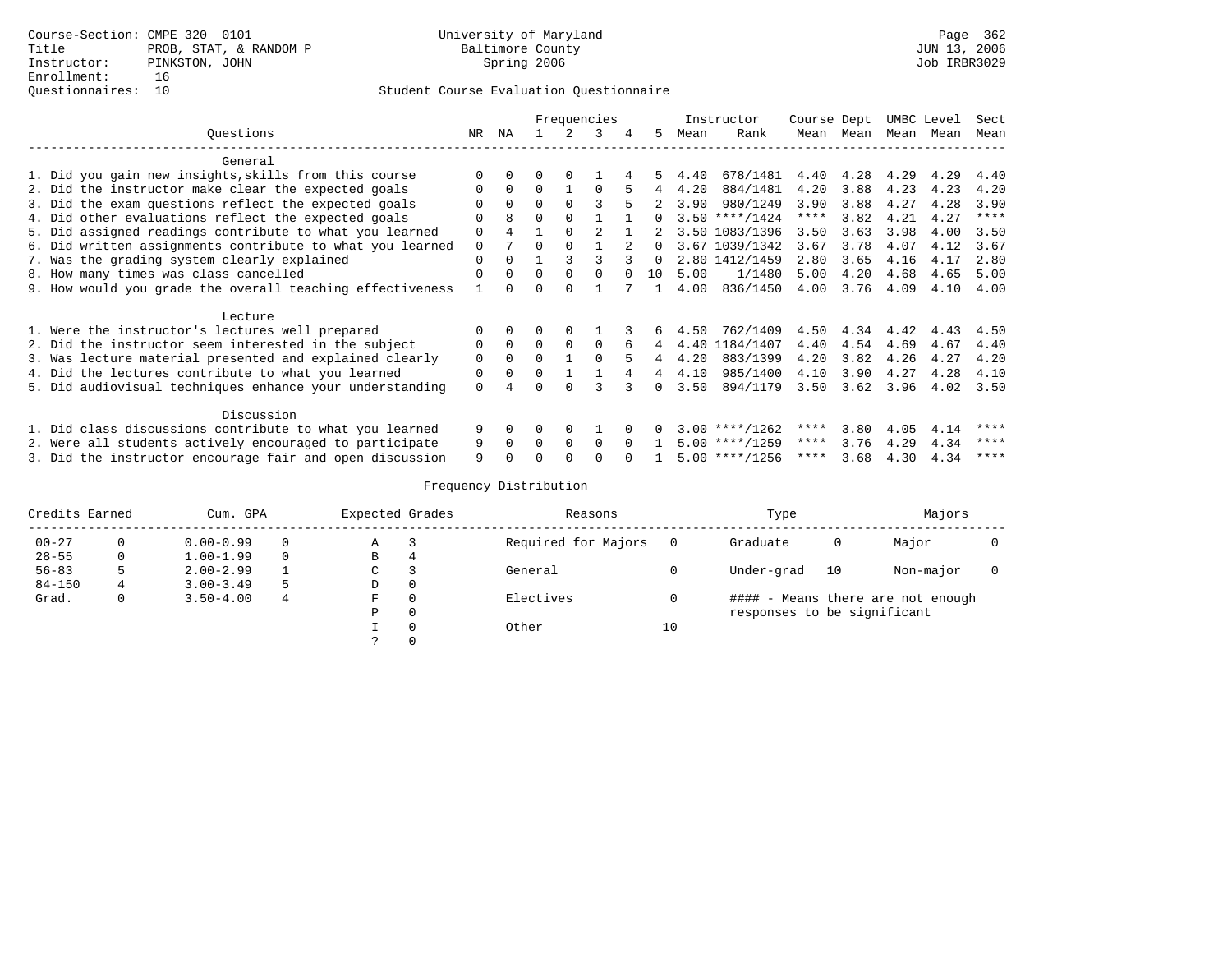|                                                           |              |          |        |          | Frequencies |   |    |      | Instructor     | Course Dept |      |      | UMBC Level | Sect |
|-----------------------------------------------------------|--------------|----------|--------|----------|-------------|---|----|------|----------------|-------------|------|------|------------|------|
| Ouestions                                                 | NR.          | ΝA       |        |          |             | 4 | 5. | Mean | Rank           | Mean        | Mean | Mean | Mean       | Mean |
| General                                                   |              |          |        |          |             |   |    |      |                |             |      |      |            |      |
| 1. Did you gain new insights, skills from this course     | $\Omega$     |          |        |          |             |   |    | 4.25 | 844/1481       | 4.25        | 4.28 | 4.29 | 4.29       | 4.25 |
| 2. Did the instructor make clear the expected goals       | <sup>n</sup> |          |        |          |             |   |    | 3.75 | 1205/1481      | 3.75        | 3.88 | 4.23 | 4.23       | 3.75 |
| 3. Did the exam questions reflect the expected goals      |              |          | 0      |          |             |   |    | 4.50 | 498/1249       | 4.50        | 3.88 | 4.27 | 4.28       | 4.50 |
| 4. Did other evaluations reflect the expected goals       | $\Omega$     | $\Omega$ | $\cap$ |          |             |   |    |      | 3.25 1333/1424 | 3.25        | 3.82 | 4.21 | 4.27       | 3.25 |
| 5. Did assigned readings contribute to what you learned   | $\Omega$     |          |        |          |             |   |    |      | 3.33 1167/1396 | 3.33        | 3.63 | 3.98 | 4.00       | 3.33 |
| 6. Did written assignments contribute to what you learned |              |          |        |          |             |   |    |      | 3.25 1207/1342 | 3.25        | 3.78 | 4.07 | 4.12       | 3.25 |
| 7. Was the grading system clearly explained               | $\Omega$     |          |        |          |             |   |    | 4.00 | 961/1459       | 4.00        | 3.65 | 4.16 | 4.17       | 4.00 |
| 8. How many times was class cancelled                     | $\cap$       | $\cap$   | $\cap$ | $\Omega$ |             |   |    | 5.00 | 1/1480         | 5.00        | 4.20 | 4.68 | 4.65       | 5.00 |
| 9. How would you grade the overall teaching effectiveness |              |          |        |          |             |   | 0  |      | 3.67 1160/1450 | 3.67        | 3.76 | 4.09 | 4.10       | 3.67 |
| Lecture                                                   |              |          |        |          |             |   |    |      |                |             |      |      |            |      |
| 1. Were the instructor's lectures well prepared           | <sup>n</sup> |          |        |          |             |   | 2. | 4.50 | 762/1409       | 4.50        | 4.34 | 4.42 | 4.43       | 4.50 |
| 2. Did the instructor seem interested in the subject      | $\Omega$     | $\cap$   | $\cap$ | $\Omega$ | 0           |   |    | 5.00 | 1/1407         | 5.00        | 4.54 | 4.69 | 4.67       | 5.00 |
| 3. Was lecture material presented and explained clearly   |              |          |        |          |             |   | 0  |      | 3.50 1237/1399 | 3.50        | 3.82 | 4.26 | 4.27       | 3.50 |
| 4. Did the lectures contribute to what you learned        |              |          | $\cap$ |          |             |   |    |      | 3.75 1145/1400 | 3.75        | 3.90 | 4.27 | 4.28       | 3.75 |
| 5. Did audiovisual techniques enhance your understanding  | 0            |          |        |          |             |   |    | 4.25 | 442/1179       | 4.25        | 3.62 | 3.96 | 4.02       | 4.25 |

| Credits Earned | Cum. GPA      |          | Expected Grades |   | Reasons             | Type                        |   | Majors                            |  |
|----------------|---------------|----------|-----------------|---|---------------------|-----------------------------|---|-----------------------------------|--|
| $00 - 27$      | $0.00 - 0.99$ | $\Omega$ | Α               | 2 | Required for Majors | Graduate                    | 0 | Major                             |  |
| $28 - 55$      | $1.00 - 1.99$ | $\Omega$ | В               |   |                     |                             |   |                                   |  |
| $56 - 83$      | $2.00 - 2.99$ | $\Omega$ | C               |   | General             | Under-grad                  | 4 | Non-major                         |  |
| $84 - 150$     | $3.00 - 3.49$ |          | D               |   |                     |                             |   |                                   |  |
| Grad.          | $3.50 - 4.00$ |          | F.              |   | Electives           |                             |   | #### - Means there are not enough |  |
|                |               |          | P               |   |                     | responses to be significant |   |                                   |  |
|                |               |          |                 |   | Other               |                             |   |                                   |  |
|                |               |          |                 |   |                     |                             |   |                                   |  |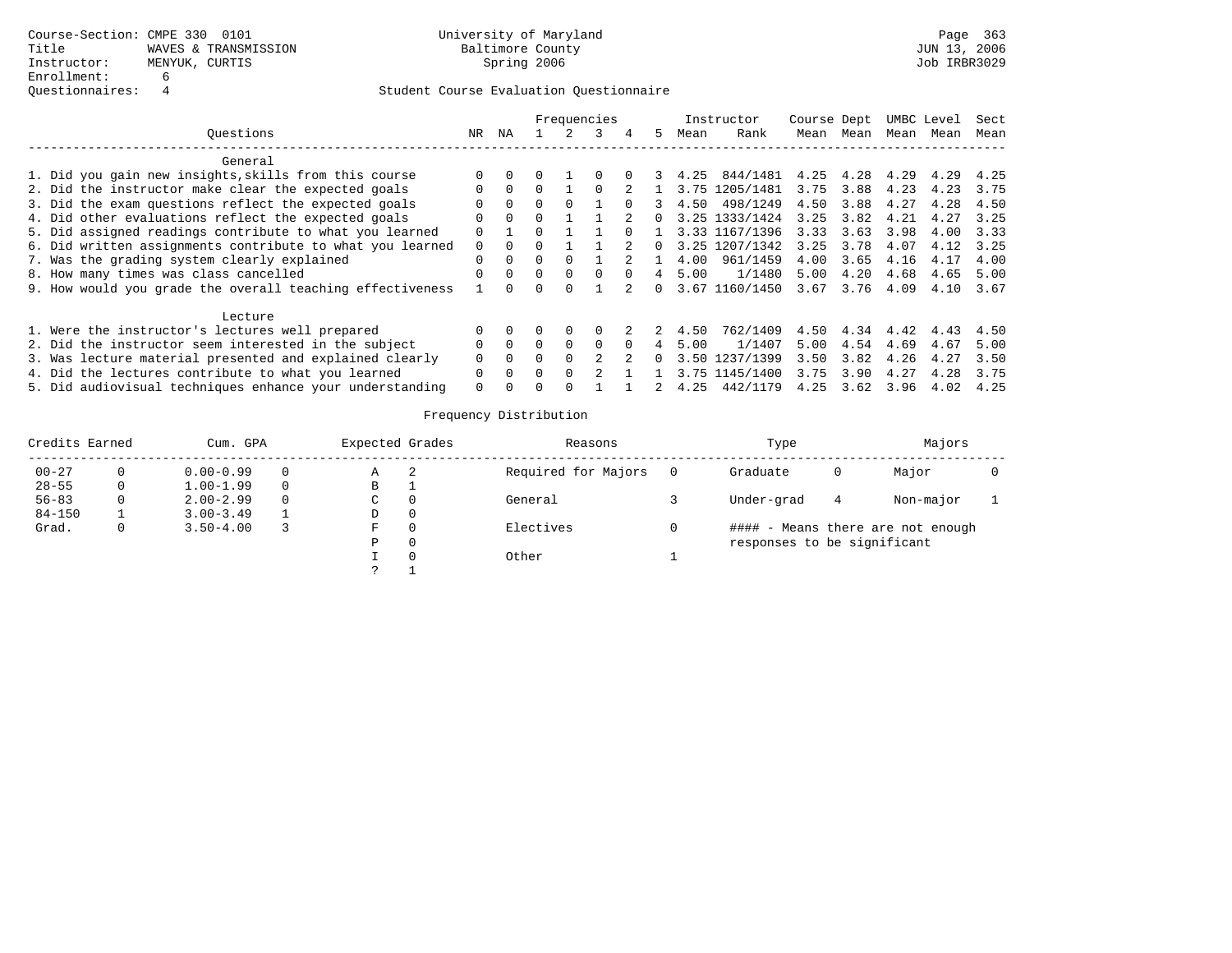|                                                           |              |                |                | Frequencies    |                |              |                |      | Instructor         |             |                |      | Course Dept UMBC Level   | Sect        |
|-----------------------------------------------------------|--------------|----------------|----------------|----------------|----------------|--------------|----------------|------|--------------------|-------------|----------------|------|--------------------------|-------------|
| Ouestions                                                 |              | NR NA          | $\mathbf{1}$   | 2              | 3              | 4            | 5              | Mean | Rank               |             |                |      | Mean Mean Mean Mean Mean |             |
|                                                           |              |                |                |                |                |              |                |      |                    |             |                |      |                          |             |
| General                                                   |              |                |                |                |                |              |                |      |                    |             |                |      |                          |             |
| 1. Did you gain new insights, skills from this course     | $\Omega$     |                | 1              | $\cap$         | 2              |              |                | 4.21 | 896/1481           | 4.21        | 4.28           | 4.29 | 4.45                     | 4.21        |
| 2. Did the instructor make clear the expected goals       | 0            | 0              | $\mathbf 0$    | $\mathbf{0}$   | $\overline{4}$ | 7            | 8              | 4.21 | 865/1481           | 4.21        | 3.88           | 4.23 | 4.32                     | 4.21        |
| 3. Did the exam questions reflect the expected goals      | 0            | 6              | $\mathbf 0$    | 2              | $\overline{4}$ | 2            |                |      | 3.77 1041/1249     | 3.77        | 3.88           | 4.27 | 4.44                     | 3.77        |
| 4. Did other evaluations reflect the expected goals       | $\Omega$     | $\Omega$       | $\Omega$       | $\overline{2}$ | 5              |              |                |      | 3.89 1094/1424     | 3.89        | 3.82           | 4.21 | 4.35                     | 3.89        |
| 5. Did assigned readings contribute to what you learned   | 0            | $\Omega$       | $\overline{2}$ | $\mathbf{1}$   | $\mathsf{R}$   |              | 3              |      | 3.32 1176/1396     | 3.32        | 3.63           | 3.98 | 4.09                     | 3.32        |
| 6. Did written assignments contribute to what you learned | $\mathbf 0$  |                | $\Omega$       | $\mathbf{1}$   | 6              | 6            | 5              | 3.83 | 934/1342           | 3.83        | 3.78           | 4.07 | 4.21                     | 3.83        |
| 7. Was the grading system clearly explained               | 0            | $\Omega$       |                | 2              |                |              | 5              |      | 3.53 1250/1459     | 3.53        | 3.65           | 4.16 | 4.25                     | 3.53        |
| 8. How many times was class cancelled                     | $\Omega$     | $\Omega$       | $\Omega$       | $\Omega$       | $\Omega$       |              | 13             | 4.68 | 936/1480           | 4.68        | 4.20           | 4.68 | 4.74                     | 4.68        |
| 9. How would you grade the overall teaching effectiveness | 2            | $\cap$         | $\cap$         | $\cap$         | 3              | 7            | 7              |      | 4.24 651/1450      |             | 4.24 3.76      | 4.09 | 4.28 4.24                |             |
| Lecture                                                   |              |                |                |                |                |              |                |      |                    |             |                |      |                          |             |
| 1. Were the instructor's lectures well prepared           |              | 0              | 0              |                | 2              |              |                |      | 4.22 1049/1409     | 4.22        | 4.34           | 4.42 | 4.51                     | 4.22        |
| 2. Did the instructor seem interested in the subject      | 1            | $\mathbf 0$    | $\Omega$       | 0              | $\mathbf{1}$   | 4            | 13             | 4.67 | 963/1407           | 4.67        | 4.54           | 4.69 | 4.79                     | 4.67        |
| 3. Was lecture material presented and explained clearly   | 2            | $\Omega$       | $\Omega$       | $\Omega$       | $\overline{4}$ | 5            | 8              | 4.24 | 846/1399           | 4.24        | 3.82           | 4.26 | 4.36                     | 4.24        |
| 4. Did the lectures contribute to what you learned        | $\mathbf{1}$ | $\Omega$       | $\mathbf{1}$   | $\Omega$       | 6              |              |                |      | 4 3.72 1160/1400   | 3.72        | 3.90           | 4.27 | 4.38                     | 3.72        |
| 5. Did audiovisual techniques enhance your understanding  | $\Omega$     | $\overline{a}$ | $\Omega$       | $\Omega$       | 5              |              | $\overline{4}$ |      | 3.94 651/1179      |             | 3.94 3.62 3.96 |      | 4.07                     | 3.94        |
|                                                           |              |                |                |                |                |              |                |      |                    |             |                |      |                          |             |
| Discussion                                                |              |                |                |                |                |              |                |      |                    |             |                |      |                          |             |
| 1. Did class discussions contribute to what you learned   | 13           | $\Omega$       |                | 2              | 2              |              |                |      | 2.67 1206/1262     | 2.67        | 3.80           | 4.05 | 4.33                     | 2.67        |
| 2. Were all students actively encouraged to participate   | 13           | $\Omega$       | $\mathbf 0$    | $\mathbf 0$    | $\overline{2}$ |              |                | 4.00 | 895/1259           | 4.00        | 3.76           | 4.29 | 4.57                     | 4.00        |
| 3. Did the instructor encourage fair and open discussion  | 13           | $\Omega$       | $\mathbf{1}$   | $\mathbf{0}$   | $\mathbf{1}$   | 3            | 1              |      | 3.50 1106/1256     | 3.50        | 3.68           | 4.30 | 4.60                     | 3.50        |
| 4. Were special techniques successful                     | 13           | 3              | $\Omega$       | $\cap$         | $\mathbf{1}$   | $\mathbf{1}$ | $\mathbf{1}$   |      | $4.00$ ****/ 788   | $***$ * * * | 3.75           | 4.00 | 4.26                     | $***$       |
| Laboratory                                                |              |                |                |                |                |              |                |      |                    |             |                |      |                          |             |
| 1. Did the lab increase understanding of the material     | 13           |                |                |                | $\Omega$       |              |                | 3.50 | 212/ 246           | 3.50        | $3.74$ 4.20    |      | 4.45                     | 3.50        |
| 2. Were you provided with adequate background information | 14           | $\Omega$       | 1              | 2              | 1              | $\Omega$     | $\mathbf{1}$   | 2.60 | 245/249            | 2.60        | 3.25           | 4.11 | 3.87                     | 2.60        |
| 3. Were necessary materials available for lab activities  | 14           | $\Omega$       | $\mathbf{1}$   | $\mathbf{0}$   | $\mathbf{1}$   |              | 2              | 3.60 | 229/242            | 3.60        | 3.50           | 4.40 | 4.45                     | 3.60        |
| 4. Did the lab instructor provide assistance              | 14           | $\mathbf{1}$   | 2              | 1              | $\mathbf{1}$   | $\Omega$     | $\Omega$       |      | $1.75$ ****/ 240   | $***$ * * * | 3.76           | 4.20 | 4.43                     | $***$       |
| 5. Were requirements for lab reports clearly specified    | 14           | $\mathbf{1}$   | $\Omega$       | $\Omega$       | $\mathbf{1}$   |              | $2^{\circ}$    |      | $4.25$ ****/ 217   | ****        | 3.91           | 4.04 | 3.86                     | $***$ * * * |
|                                                           |              |                |                |                |                |              |                |      |                    |             |                |      |                          |             |
| Field Work                                                |              |                |                |                |                |              |                |      |                    |             |                |      |                          |             |
| 1. Did field experience contribute to what you learned    | 18           | $\Omega$       | 0              | 0              | 0              |              |                |      | $5.00$ ****/<br>59 | ****        | 4.00           | 4.30 | 4.93                     | ****        |
| 2. Did you clearly understand your evaluation criteria    | 18           | 0              | $\mathbf 0$    | 0              | $\mathbf 0$    |              | $\Omega$       |      | $4.00$ ****/<br>51 | ****        | 4.00           | 4.00 | 4.56                     | $***$       |
| 3. Was the instructor available for consultation          | 18           | $\Omega$       | $\Omega$       | $\Omega$       | $\mathbf{1}$   | $\Omega$     | $\Omega$       |      | $3.00$ ****/<br>36 | $***$ * * * | 4.00           | 4.60 | 4.91                     | $***$ *     |
| 4. To what degree could you discuss your evaluations      | 18           | $\Omega$       | $\Omega$       | $\Omega$       | $\mathbf{1}$   | $\Omega$     | $\Omega$       |      | $3.00$ ****/<br>41 | ****        | 4.00           | 4.26 | 4.72                     | $* * * *$   |
| 5. Did conferences help you carry out field activities    | 18           | $\cap$         | $\Omega$       | $\Omega$       | $\Omega$       |              | $\Omega$       |      | $4.00$ ****/<br>31 | $***$ *     | 4.00           | 4.42 | 4.83                     | $* * * *$   |

| Credits Earned |   | Cum. GPA      |          |   | Expected Grades | Reasons             |    | Type                        |    | Majors                            |  |
|----------------|---|---------------|----------|---|-----------------|---------------------|----|-----------------------------|----|-----------------------------------|--|
| $00 - 27$      |   | $0.00 - 0.99$ | $\Omega$ | Α | -11             | Required for Majors |    | Graduate                    | 0  | Major                             |  |
| $28 - 55$      |   | $1.00 - 1.99$ | $\Omega$ | В | 4               |                     |    |                             |    |                                   |  |
| $56 - 83$      |   | $2.00 - 2.99$ | $\Omega$ | C | 2               | General             |    | Under-grad                  | 19 | Non-major                         |  |
| $84 - 150$     | q | $3.00 - 3.49$ | 10       | D | 0               |                     |    |                             |    |                                   |  |
| Grad.          |   | $3.50 - 4.00$ | 5        | F | 0               | Electives           |    |                             |    | #### - Means there are not enough |  |
|                |   |               |          | P | 0               |                     |    | responses to be significant |    |                                   |  |
|                |   |               |          |   | $\Omega$        | Other               | 16 |                             |    |                                   |  |
|                |   |               |          |   |                 |                     |    |                             |    |                                   |  |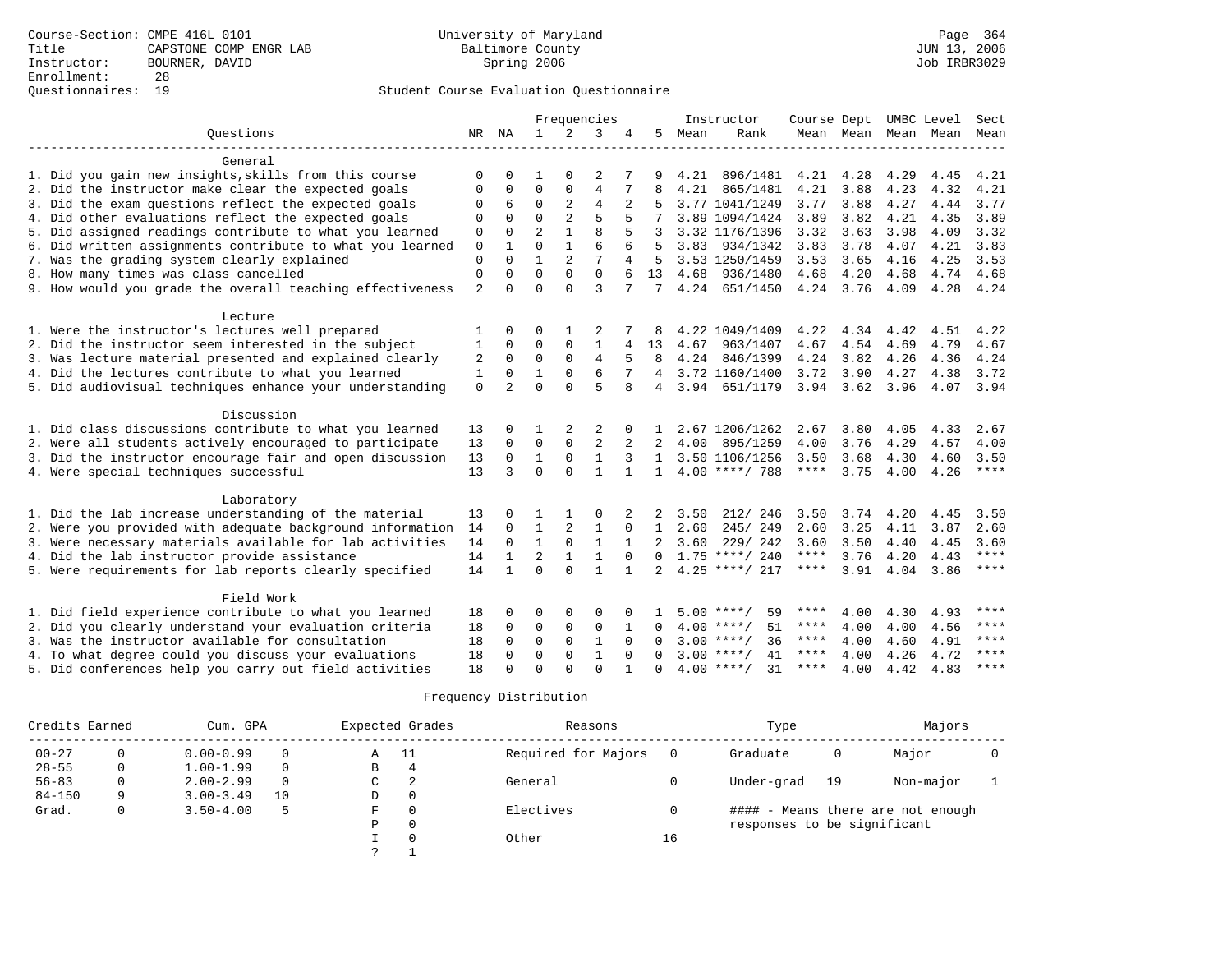|                                                           |          |          |          |          | Frequencies  |          |    | Instructor |        | Course Dept |      |      | UMBC Level | Sect |
|-----------------------------------------------------------|----------|----------|----------|----------|--------------|----------|----|------------|--------|-------------|------|------|------------|------|
| Ouestions                                                 | NR.      | ΝA       |          |          |              | 4        | 5. | Mean       | Rank   | Mean        | Mean | Mean | Mean       | Mean |
| General                                                   |          |          |          |          |              |          |    |            |        |             |      |      |            |      |
| 1. Did you gain new insights, skills from this course     |          |          |          |          |              |          |    | 5.00       | 1/1481 | 5.00        | 4.28 | 4.29 | 4.45       | 5.00 |
| 2. Did the instructor make clear the expected goals       |          |          |          | $\Omega$ | <sup>0</sup> | $\Omega$ |    | 5.00       | 1/1481 | 5.00        | 3.88 | 4.23 | 4.32       | 5.00 |
| 3. Did the exam questions reflect the expected goals      | $\Omega$ | $\Omega$ |          | $\Omega$ | $\Omega$     | $\Omega$ | 3  | 5.00       | 1/1249 | 5.00        | 3.88 | 4.27 | 4.44       | 5.00 |
| 6. Did written assignments contribute to what you learned |          |          |          | $\Omega$ | <sup>0</sup> |          |    | 5.00       | 1/1342 | 5.00        | 3.78 | 4.07 | 4.21       | 5.00 |
| 7. Was the grading system clearly explained               |          | $\Omega$ | $\cap$   | $\Omega$ | 0            | $\Omega$ |    | 5.00       | 1/1459 | 5.00        | 3.65 | 4.16 | 4.25       | 5.00 |
| 8. How many times was class cancelled                     |          | $\Omega$ | $\Omega$ | $\Omega$ | $\Omega$     | $\Omega$ |    | 5.00       | 1/1480 | 5.00        | 4.20 | 4.68 | 4.74       | 5.00 |
| 9. How would you grade the overall teaching effectiveness |          | $\cap$   |          | $\Omega$ | 0            |          | 2  | 5.00       | 1/1450 | 5.00        | 3.76 | 4.09 | 4.28       | 5.00 |
| Lecture                                                   |          |          |          |          |              |          |    |            |        |             |      |      |            |      |
| 1. Were the instructor's lectures well prepared           |          |          |          |          |              |          |    | 5.00       | 1/1409 | 5.00        | 4.34 | 4.42 | 4.51       | 5.00 |
| 2. Did the instructor seem interested in the subject      |          | $\Omega$ |          | $\Omega$ | 0            | $\Omega$ |    | 5.00       | 1/1407 | 5.00        | 4.54 | 4.69 | 4.79       | 5.00 |
| 3. Was lecture material presented and explained clearly   |          | 0        |          | $\Omega$ | 0            |          |    | 5.00       | 1/1399 | 5.00        | 3.82 | 4.26 | 4.36       | 5.00 |
| 4. Did the lectures contribute to what you learned        | 0        |          |          | $\Omega$ | U            |          |    | 5.00       | 1/1400 | 5.00        | 3.90 | 4.27 | 4.38       | 5.00 |

| Credits Earned |    | Cum. GPA      |          | Expected Grades | Reasons             | Type                        |   | Majors                            |  |
|----------------|----|---------------|----------|-----------------|---------------------|-----------------------------|---|-----------------------------------|--|
| $00 - 27$      |    | $0.00 - 0.99$ | $\Omega$ | Α               | Required for Majors | Graduate                    | 0 | Major                             |  |
| $28 - 55$      | 0  | $1.00 - 1.99$ | $\Omega$ | В               |                     |                             |   |                                   |  |
| $56 - 83$      |    | $2.00 - 2.99$ | $\Omega$ | C               | General             | Under-grad                  |   | Non-major                         |  |
| $84 - 150$     | 0. | $3.00 - 3.49$ | $\Omega$ | D               |                     |                             |   |                                   |  |
| Grad.          | 0  | $3.50 - 4.00$ | $\Omega$ | F               | Electives           |                             |   | #### - Means there are not enough |  |
|                |    |               |          | Ρ               |                     | responses to be significant |   |                                   |  |
|                |    |               |          |                 | Other               |                             |   |                                   |  |
|                |    |               |          | $\mathcal{P}$   |                     |                             |   |                                   |  |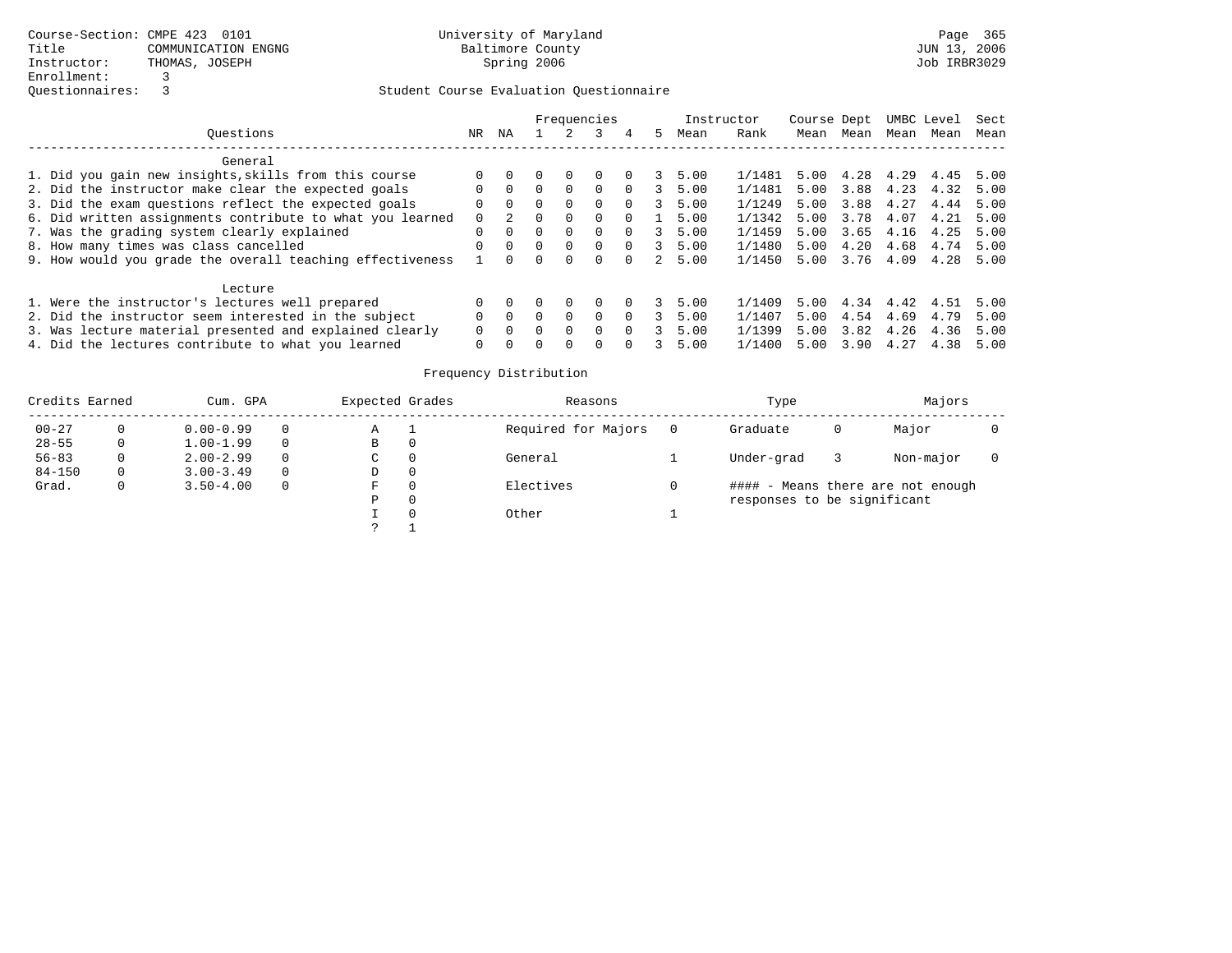### Questionnaires: 13 Student Course Evaluation Questionnaire

|                                                           |                |                |               |                              | Frequencies    |                |                |              | Instructor       | Course Dept         |           |                          | UMBC Level | Sect                |
|-----------------------------------------------------------|----------------|----------------|---------------|------------------------------|----------------|----------------|----------------|--------------|------------------|---------------------|-----------|--------------------------|------------|---------------------|
| Ouestions                                                 | NR             | ΝA             | $\mathbf{1}$  | 2                            | 3              |                | 5              | Mean         | Rank             |                     |           | Mean Mean Mean Mean Mean |            |                     |
| General                                                   |                |                |               |                              |                |                |                |              |                  |                     |           |                          |            |                     |
| 1. Did you gain new insights, skills from this course     | $\Omega$       |                | U             |                              |                |                |                | 4.46         | 600/1481         | 4.46                | 4.28      | 4.29                     | 4.28       | 4.46                |
| 2. Did the instructor make clear the expected goals       |                | 0              | $\Omega$      | $\mathbf{1}$                 | $\mathbf{1}$   | 4              |                | 4.31         | 769/1481         | 4.31                | 3.88      | 4.23                     | 4.11       | 4.31                |
| 3. Did the exam questions reflect the expected goals      | $\Omega$       | $\Omega$       | $\Omega$      | $\mathbf{1}$                 | 4              |                | 6              | 4.00         | 893/1249         | 4.00                | 3.88      | 4.27                     | 4.24       | 4.00                |
| 4. Did other evaluations reflect the expected goals       | $\Omega$       | $\Omega$       | $\Omega$      | $\mathfrak{D}$               | $\mathfrak{D}$ | 4              |                |              | 3.92 1061/1424   | 3.92                | 3.82      | 4.21                     | 4.16       | 3.92                |
| 5. Did assigned readings contribute to what you learned   | $\mathsf 0$    | $\overline{a}$ | $\Omega$      | $\mathbf{1}$                 | $\overline{c}$ | 4              | 4              | 4.00         | 707/1396         | 4.00                | 3.63      | 3.98                     | 4.00       | 4.00                |
| 6. Did written assignments contribute to what you learned | $\mathbf 0$    |                | $\Omega$      | $\overline{2}$               | $\Omega$       |                | 3              | 3.83         | 934/1342         | 3.83                | 3.78      | 4.07                     | 4.18       | 3.83                |
| 7. Was the grading system clearly explained               | 1              | $\Omega$       | $\Omega$      | $\overline{a}$               | $\overline{3}$ | 4              | 3              |              | 3.67 1201/1459   | 3.67                | 3.65      | 4.16                     | 4.01       | 3.67                |
| 8. How many times was class cancelled                     | 1              | $\cap$         | $\Omega$      | $\overline{a}$               | $\Omega$       | 9              | $\mathbf{1}$   |              | 3.75 1439/1480   | 3.75                | 4.20      | 4.68                     | 4.74       | 3.75                |
| 9. How would you grade the overall teaching effectiveness | $\overline{2}$ | $\cap$         | $\Omega$      | $\mathbf{1}$                 | $\Omega$       | 7              | $\mathcal{L}$  | 4.09         | 786/1450         | 4.09                | 3.76      | 4.09                     | 3.96       | 4.09                |
| Lecture                                                   |                |                |               |                              |                |                |                |              |                  |                     |           |                          |            |                     |
| 1. Were the instructor's lectures well prepared           |                |                |               |                              |                |                |                | 4.33         | 968/1409         | 4.33                | 4.34      | 4.42                     | 4.36       | 4.33                |
| 2. Did the instructor seem interested in the subject      | 0              | $\Omega$       | $\Omega$      | $\Omega$                     | $\mathbf{1}$   |                | 9              |              | 4.62 1019/1407   | 4.62                | 4.54      | 4.69                     | 4.73       | 4.62                |
| 3. Was lecture material presented and explained clearly   | 0              | $\Omega$       | $\mathbf{1}$  | $\mathbf 0$                  | $\overline{a}$ | 5              | 5              |              | 4.00 1002/1399   | 4.00                | 3.82      | 4.26                     | 4.16       | 4.00                |
| 4. Did the lectures contribute to what you learned        | $\mathbf 0$    | $\Omega$       | $\mathbf{1}$  | $\mathbf{1}$                 | $\Omega$       |                | 6              | 4.08         | 994/1400         | 4.08                | 3.90      | 4.27                     | 4.17       | 4.08                |
| 5. Did audiovisual techniques enhance your understanding  | $\mathbf{1}$   | $\cap$         | $\cap$        | $\mathfrak{D}$               | $\mathbf{1}$   | 3              | 6              | 4.08         | 563/1179         | 4.08                | 3.62 3.96 |                          | 3.81       | 4.08                |
| Discussion                                                |                |                |               |                              |                |                |                |              |                  |                     |           |                          |            |                     |
| 1. Did class discussions contribute to what you learned   | 6              | 0              | 0             |                              |                |                | 4              | 4.29         | 550/1262         | 4.29                | 3.80      | 4.05                     | 4.07       | 4.29                |
| 2. Were all students actively encouraged to participate   | 6              | $\Omega$       | $\Omega$      | $\Omega$                     | $\mathbf{1}$   | 2              | $\overline{4}$ | 4.43         | 661/1259         | 4.43                | 3.76      | 4.29                     | 4.30       | 4.43                |
| 3. Did the instructor encourage fair and open discussion  | 6              | $\mathbf 0$    | $\mathbf 0$   | $\mathbf 0$                  | $\mathbf{1}$   | 3              | $\mathbf{3}$   | 4.29         | 754/1256         | 4.29                | 3.68      | 4.30                     | 4.33       | 4.29                |
| 4. Were special techniques successful                     | 6              | ς              | $\Omega$      | $\mathbf{1}$                 | $\Omega$       | $\mathbf{1}$   | $\mathcal{L}$  | 4.00         | 394/788          | 4.00                | 3.75      | 4.00                     | 3.97       | 4.00                |
|                                                           |                |                |               |                              |                |                |                |              |                  |                     |           |                          |            |                     |
| Laboratory                                                |                |                |               |                              |                |                |                |              |                  |                     |           |                          |            |                     |
| 1. Did the lab increase understanding of the material     | 8              | O<br>$\Omega$  | O<br>$\Omega$ |                              | 3              |                |                | 3.40<br>3.40 | 217/ 246         | 3.40                | 3.74      | 4.20                     | 4.27       | 3.40                |
| 2. Were you provided with adequate background information | 8              | $\Omega$       | $\Omega$      | $\mathbf 0$<br>$\mathbf{1}$  | $\overline{2}$ |                | $\Omega$       |              | 206/249          | 3.40                | 3.25      | 4.11                     | 3.93       | 3.40                |
| 3. Were necessary materials available for lab activities  | 8              |                |               |                              |                | $\mathbf{1}$   | $\Omega$       | 3.20         | 238/242          | 3.20<br>$***$ * * * | 3.50      | 4.40                     | 4.27       | 3.20<br>$***$ * * * |
| 4. Did the lab instructor provide assistance              | 8              | 2              | $\Omega$      | $\mathbf{1}$<br>$\mathbf{1}$ | $\mathbf{1}$   |                | $\Omega$       |              | $3.00$ ****/ 240 |                     | 3.76      | 4.20                     | 4.15       |                     |
| 5. Were requirements for lab reports clearly specified    | 8              | $\Omega$       | $\Omega$      |                              | $\mathbf{1}$   | $\mathfrak{D}$ | $\mathbf{1}$   | 3.60         | 163/ 217         | 3.60                | 3.91      | 4.04                     | 3.73       | 3.60                |
| Seminar                                                   |                |                |               |                              |                |                |                |              |                  |                     |           |                          |            |                     |
|                                                           |                |                |               |                              |                |                |                |              |                  |                     |           |                          |            |                     |

1. Were assigned topics relevant to the announced theme 12 0 0 0 0 1 0 4.00 \*\*\*\*/ 68 \*\*\*\* 4.00 4.49 4.23 \*\*\*\*

| Credits Earned |  | Cum. GPA      | Expected Grades |    | Reasons  |                     | Type | Majors                      |   |                                   |  |
|----------------|--|---------------|-----------------|----|----------|---------------------|------|-----------------------------|---|-----------------------------------|--|
| $00 - 27$      |  | $0.00 - 0.99$ |                 | Α  | 10       | Required for Majors |      | Graduate                    |   | Major                             |  |
| $28 - 55$      |  | $1.00 - 1.99$ |                 | B  | 2        |                     |      |                             |   |                                   |  |
| $56 - 83$      |  | $2.00 - 2.99$ |                 | C. | $\Omega$ | General             |      | Under-grad                  | 6 | Non-major                         |  |
| $84 - 150$     |  | $3.00 - 3.49$ | 2               | D  | 0        |                     |      |                             |   |                                   |  |
| Grad.          |  | $3.50 - 4.00$ | 6               | F  | $\Omega$ | Electives           |      |                             |   | #### - Means there are not enough |  |
|                |  |               |                 | P  | 0        |                     |      | responses to be significant |   |                                   |  |
|                |  |               |                 |    |          | Other               | 10   |                             |   |                                   |  |
|                |  |               |                 |    |          |                     |      |                             |   |                                   |  |